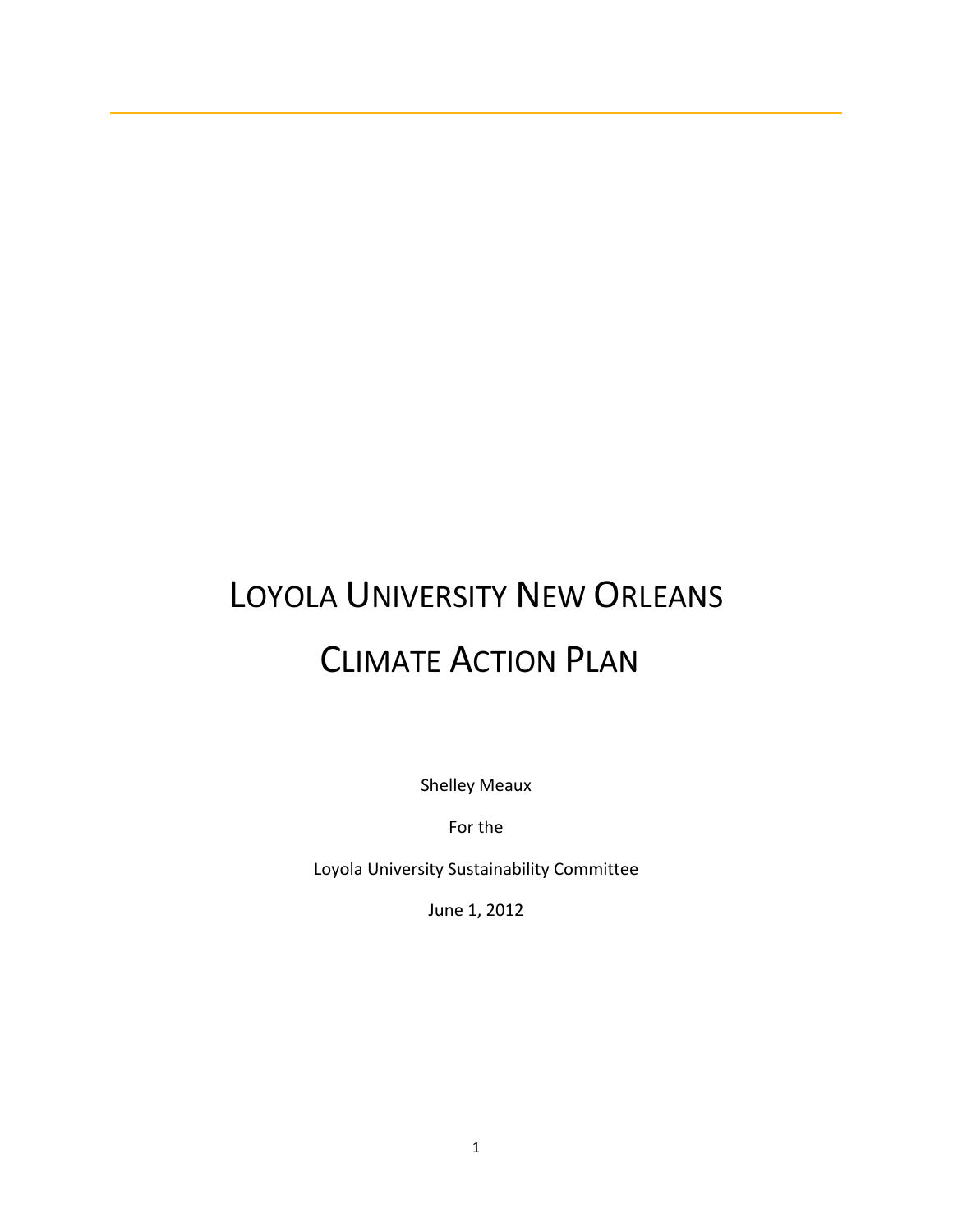## Plan Overview

| Begin a program of retrocommissioning whenever a building's deferred maintenance issues are addressed9       |
|--------------------------------------------------------------------------------------------------------------|
|                                                                                                              |
| Establish a purchasing policy that mandates ENERGY STAR labeled electronics and appliances. 10               |
|                                                                                                              |
| Develop a policy for the Loyola fleet that mandates the purchase of vehicles with a lower climate impact10   |
|                                                                                                              |
| Develop incentives for faculty, staff and students to carpool instead of driving to campus alone. 11         |
|                                                                                                              |
|                                                                                                              |
|                                                                                                              |
| Establish a peer-to-peer education program to engage students, faculty and staff in making Loyola's campus   |
| Challenge students, faculty and staff to change their habits that waste energy by holding competitions among |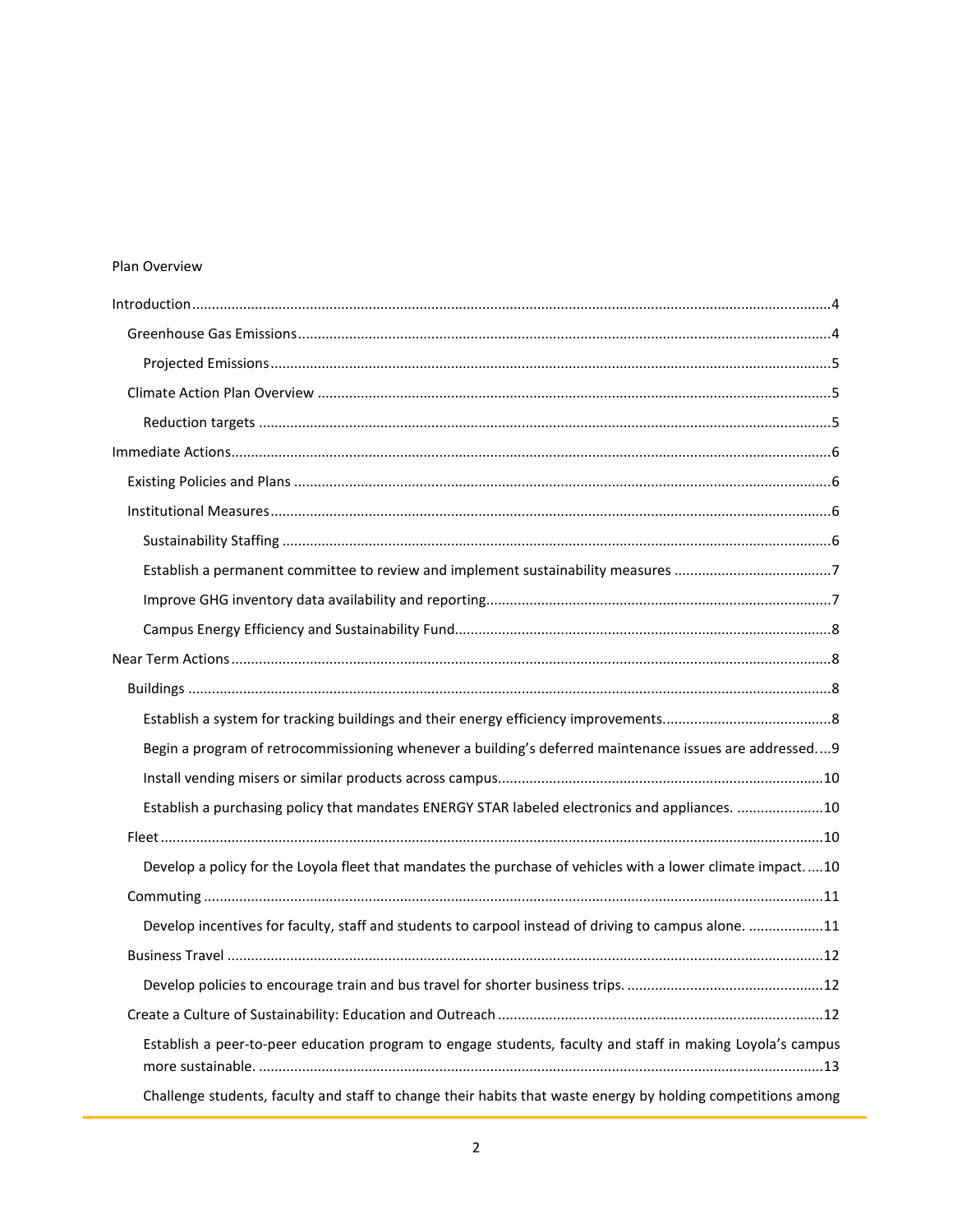| Assist professors who want to design new courses related to climate change and sustainability. 13            |
|--------------------------------------------------------------------------------------------------------------|
| Establish a course or internship for students to become involved in the climate action planning and          |
|                                                                                                              |
|                                                                                                              |
|                                                                                                              |
|                                                                                                              |
| Employ best practices for laboratory energy efficiency, especially during construction and renovation of     |
| Install a solar system on campus to offset energy use and provide a demonstration to students and visitors15 |
| Study the feasibility of Installing a ground source heat pump for campus heating and cooling16               |
|                                                                                                              |
| Provide incentives for commuters to bike and walk instead of driving to campus alone16                       |
|                                                                                                              |
|                                                                                                              |
|                                                                                                              |
|                                                                                                              |
|                                                                                                              |
|                                                                                                              |
|                                                                                                              |
|                                                                                                              |
|                                                                                                              |
|                                                                                                              |
|                                                                                                              |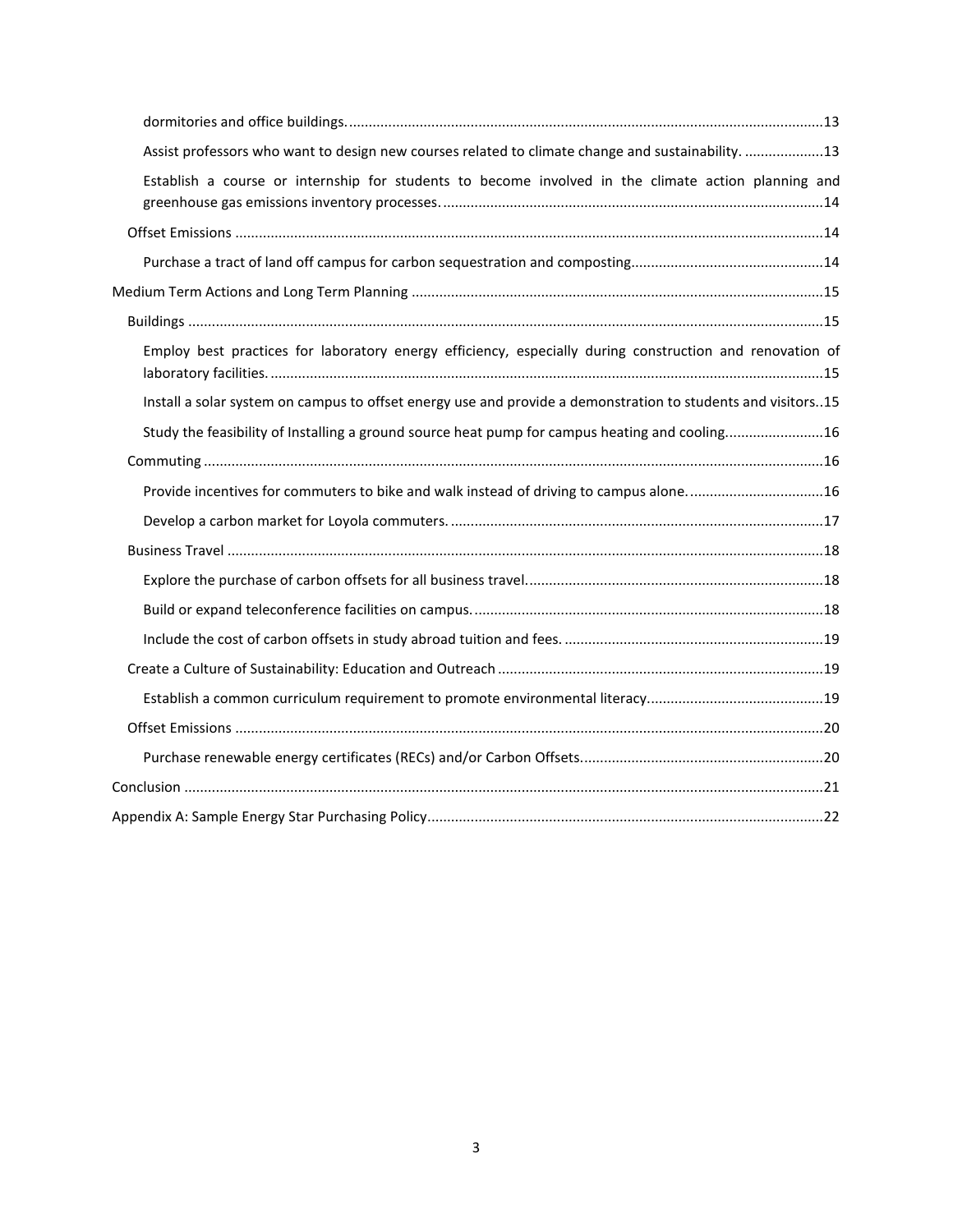# <span id="page-3-0"></span>INTRODUCTION

As a signatory of the American College and University Presidents Climate Commitment, Loyola will eventually be a climate neutral institution, meaning that no net carbon is emitted by its activities. This plan presents initial steps for Loyola University to reduce its greenhouse gas emissions. It describes policies and projects that are already in place as well as actions to be undertaken soon. It also lays out a direction for further research and analysis. In future updates to the climate action plan, Loyola will establish a concrete plan for reaching climate neutrality.

## <span id="page-3-1"></span>GREENHOUSE GAS EMISSIONS

Loyola University emits an average of 43,174 metric tons of carbon dioxide equivalent (MTCDE) per year, and during the first five years inventoried, emissions did not change substantially from year to year. Scope 1 emissions average 5,480 MTCDE. Scope 1 emissions are those that the institution has direct control over and that generally occur on site. Examples include burning fuel for electricity or heat, burning fuel in vehicles, and direct releases of greenhouse gases. Scope 2 emissions average 14,500 MTCDE. Scope 2 emissions are those that the institution has relatively direct control over, but generally occur off-site. Purchased electricity is Loyola's only source of Scope 2 emissions. Scope 3 emissions, average 23,200 MTCDE. Scope 3 emissions are those that the institution has relatively little control over, but are still a result of its operations. Employee and student commute, waste, business travel and study abroad air travel fall into this Scope. It is important to note that not all the data needed to calculate Scope 3 emissions were tracked, so those numbers are a conservative estimate and likely higher than in actuality. One of the first steps outlined in this Climate Action Plan is to better track Scope 3 emission sources in order to refine the inventory and set more accurate goals.

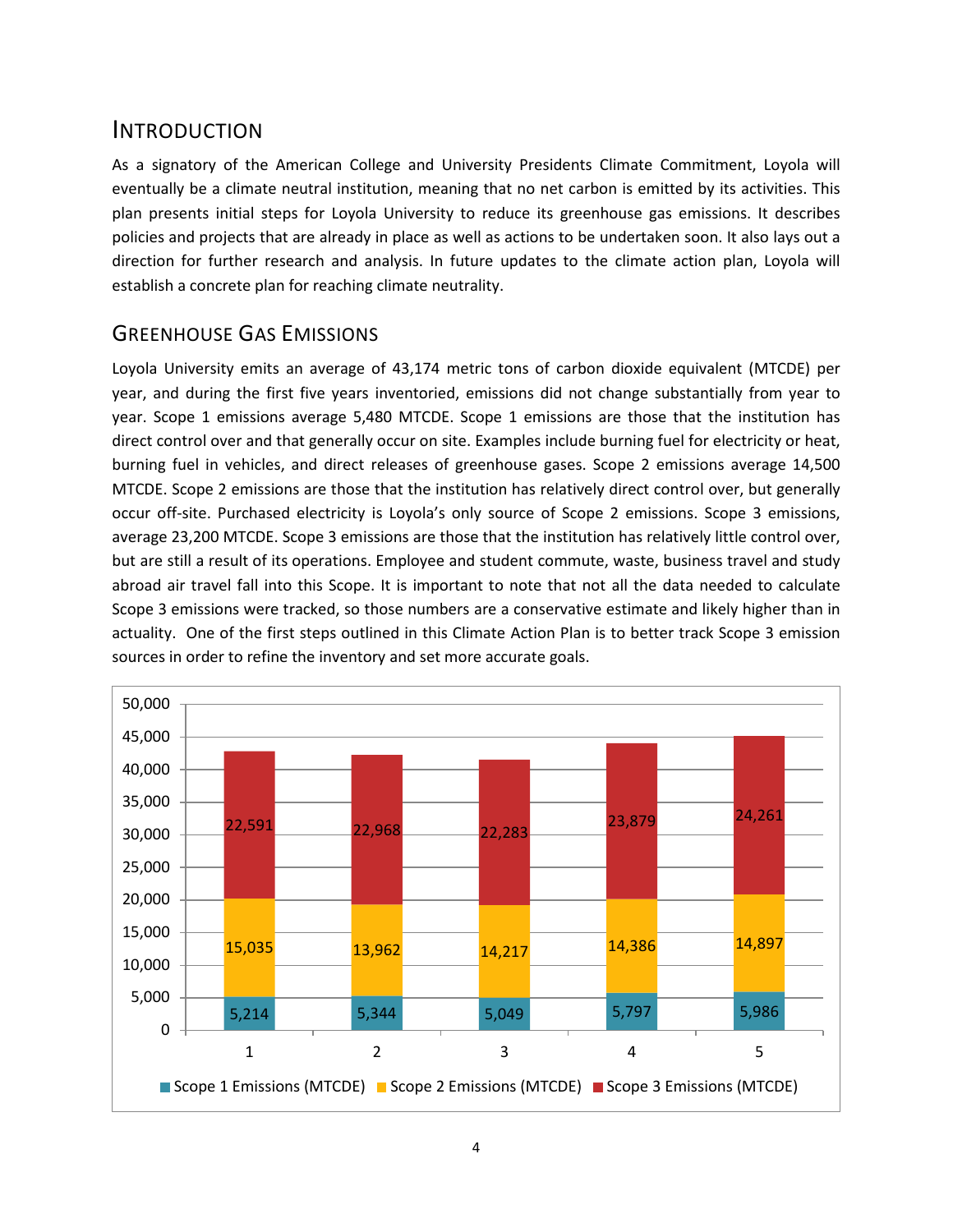#### <span id="page-4-0"></span>PROJECTED EMISSIONS

Over the 5 years initially inventoried, no significant growth occurred in Loyola's facilities or population. Since emissions were relatively steady over that period as well, it is reasonable to assume that future growth in emissions would be tied to growth in building area or population. Loyola has no current plans to increase enrollment significantly, but there are a few projects on the horizon that will affect overall campus square footage. When completed in 5 years, the Monroe Hall renovation will add about 5% to the campus area. Later, Loyola has plans to renovate the student center and add dormitory floors. That will add another 3% to the campus area. That renovation is not yet scheduled, but for the purpose of this plan it is assumed that it will be complete in 15 years (2027).

## <span id="page-4-1"></span>CLIMATE ACTION PLAN OVERVIEW

This is an initial Climate Action Plan and will be revised and updated frequently as Loyola gains experience with reducing its climate impact. This plan lays out actions for immediate implementation (0- 2 years), implementation in the near term (1-5 years) and implementation in the medium term (5-10 years). Long-term planning will be reserved for later versions of the CAP because Loyola needs to make significant improvements to its tracking of greenhouse gas emission source data before climate neutrality can be achieved.

Immediate actions include existing plans and projects, and several institutional measures. In the near term, actions will include improving energy efficiency across campus, creating incentives for commuters to switch to lower carbon options, engaging students and employees in energy saving, and incorporating sustainability into the curriculum. In the medium term, actions will include installation of renewable energy systems, replacement of fleet vehicles, and tackling business travel and commuting emissions.

In this plan, each measure is described in as much detail as possible, and wherever feasible, includes an estimate of carbon and energy savings. Carbon savings will be expressed in metric tons of carbon dioxide equivalent (MTCDE) and energy savings will be expressed in the units used in the GHG inventory [e.g. kilowatt hours (kWh) for electricity or million British thermal units (MMBtu) for natural gas].

## <span id="page-4-2"></span>REDUCTION TARGETS

The goal of the American College and University Presidents Climate Commitment is for all signatories to eventually reach climate neutrality, meaning that they reduce their emissions as much as feasible then offset the remaining emissions by supporting projects elsewhere that reduce emissions by the same amount for net zero emissions attributable to the university. This document lays out an initial plan to reduce emissions, institutionalize sustainability, and undertake further study on renewable energy projects.

[Note: The provost's sustainability committee should decide on the interim targets that it wishes to aspire to. Initial calculations of the measures outlined here result in a reduction of approximately 12% below 2007 emissions, but the targets adopted can and should be more ambitious. Many of the measures suggested below could result in significant savings, but more study is needed to determine how much they can reduce. ]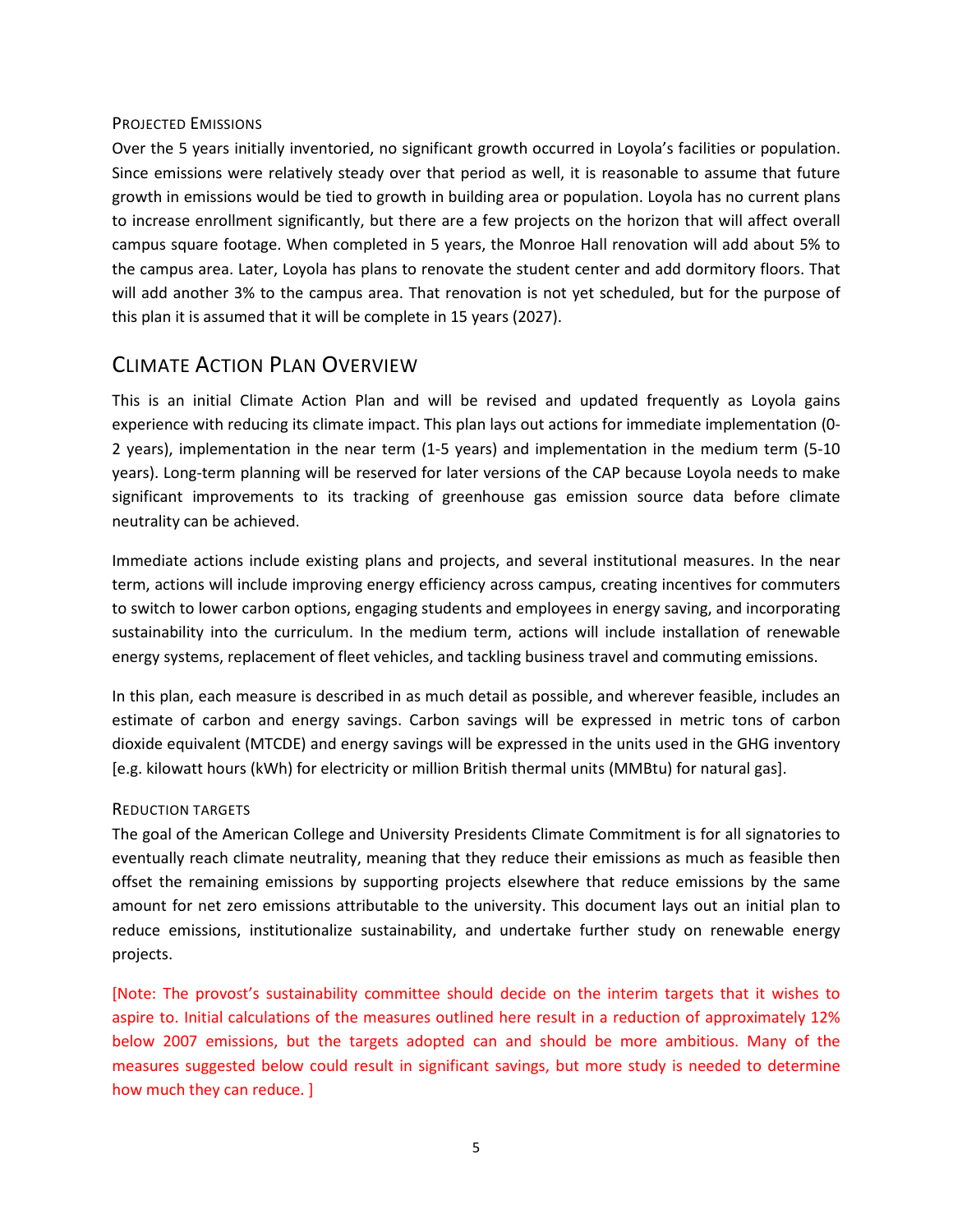# <span id="page-5-0"></span>IMMEDIATE ACTIONS

## <span id="page-5-1"></span>EXISTING POLICIES AND PLANS

Loyola University has several policies and current projects that address sustainability and energy efficiency. The Facilities Management Department follows a "Statement on Environmental Responsibility" which states that "Loyola University New Orleans strives to maintain and operate its campus facilities in a manner which is both environmentally responsible and fiscally sound" and goes on to detail the policies and procedures in place to guide decision making on issues that affect the environment. Wherever financially feasible, the most stringent energy efficiency measures are put in place. Since 1997, all major renovations include the installation of individual building meters that are monitored by a dashboard program accessible to facilities management staff. Loyola also employs building scheduling to reduce energy use during times when buildings are unoccupied. Schedules are programmed into the system by the physical plant staff.

Recently, Loyola instituted a LEED policy for all major renovations and new construction with a goal of achieving the most energy efficiency possible. The recent renovation of Thomas Hall is the University's first LEED project; it is striving for LEED Gold, but will definitely earn LEED Silver. A new law school building and the renovation of Monroe hall are also underway and will be LEED certified. The renovation of Monroe Hall is beginning now and will be a phased renovation over the next five years, 2012-2017. It is the largest building on campus so the energy savings will be significant once the renovation is complete.

Finally, there is a project underway now to replace the lighting in a parking garage under the City of New Orleans' Energy Smart program. That project is eligible for incentives from the local utility, Entergy, and will save 90 MTCDE and over 195,000 kWh per year.

## <span id="page-5-2"></span>INSTITUTIONAL MEASURES

## <span id="page-5-3"></span>SUSTAINABILITY STAFFING

 $\overline{a}$ 

Loyola does not currently have a dedicated staff member to lead the implementation of the climate action plan. Hiring at least one dedicated staff member will ensure that its commitments to sustainability and reducing carbon emissions are met. The staff member should be hired within the Facilities Management department and up to half of the position should be dedicated to energy efficiency and reducing energy use on a day to day basis. The remainder of the incumbent's time can be dedicated to overall sustainability management, including recycling coordination, waste reduction, water efficiency, education and outreach, managing participation in sustainability programs (e.g. AASHE STARS), and helping to develop a sustainability curriculum. The Association for the Advancement of Sustainability in Higher Education (AASHE)<sup>[1](#page-5-4)</sup> has resources available to help inform the hiring of this

<span id="page-5-4"></span><sup>&</sup>lt;sup>1</sup> <http://www.aashe.org/resources/resources-campus-sustainability-officers> (Members only content linked from this page.)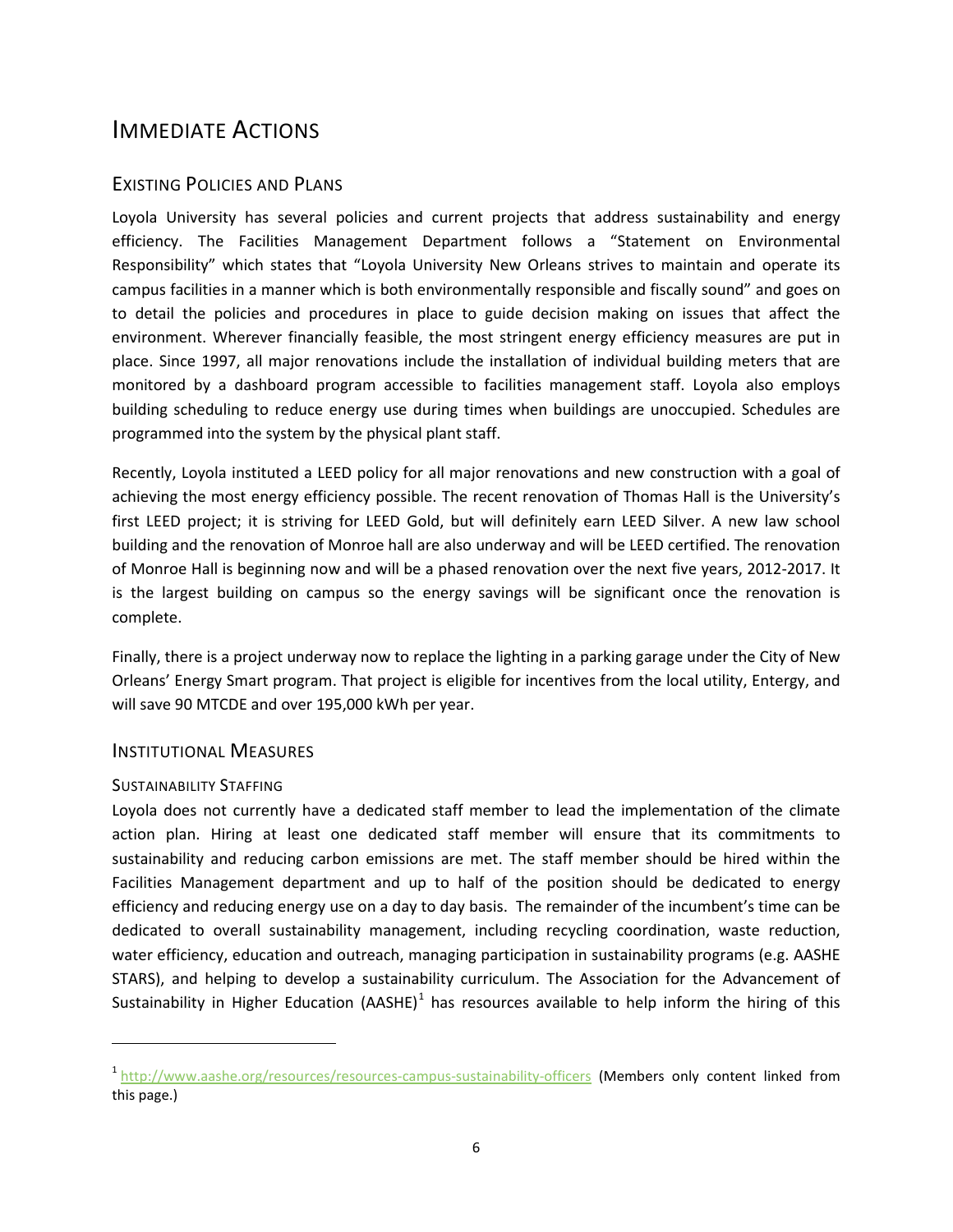individual, including sample job descriptions and their periodic Higher Education Sustainability Staffing Survey.

As part of the annual evaluation process for the selected employee, actual performance in terms of energy saved and greenhouse gas emissions reduced can be a metric of success. The job description could set a goal in terms of percent savings and the candidate can be evaluated on whether he or she meets that goal each year. In the future, expansion of the sustainability staff can be considered so that one person could serve as a dedicated energy manager and another person could concentrate on other aspects of sustainability.

#### <span id="page-6-0"></span>ESTABLISH A PERMANENT COMMITTEE TO REVIEW AND IMPLEMENT SUSTAINABILITY MEASURES

The sustainability staff member(s) described above will lead the climate action planning and project implementation for the university, however most actions are cross-cutting and require the buy-in of leaders across campus units. The establishment of a permanent committee of stakeholders to review and implement sustainability measures will ensure that all voices and concerns are considered. It will be the responsibility of the sustainability staff to analyze projects and determine their costs (or savings), carbon reduction potential and additional benefits. The committee will meet regularly (at minimum twice per year) to discuss the proposed actions and prioritize projects. The committee should be comprised of faculty and staff with sufficient decision making authority to authorize the implementation of the projects.

Projects will be prioritized based on cost, ease of implementation, potential carbon savings and the extent to which they provide additional benefits to the university. The committee will evaluate and rank projects based on these factors and the top ranked projects will be implemented first with others implemented as funds become available. The clean air-cool planet campus carbon calculator offers some utility in ranking the projects, but other factors, especially co-benefits, will have to be evaluated subjectively by the committee. During their first year of operation, the committee should establish the processes they wish to use to evaluate the projects and, with the help of the sustainability coordinator, explore different tools for ranking and evaluating measures. The committee will also be responsible for approving later updates to the university climate action plan. The sustainability coordinator will update the plan every two years and the committee will review and approve the plan before it is widely disseminated.

## <span id="page-6-1"></span>IMPROVE GHG INVENTORY DATA AVAILABILITY AND REPORTING

As a first step in reducing emissions, better tracking of Scope 3 emissions is necessary. Loyola's first greenhouse gas emissions inventory was subject to a large amount of uncertainty because of a lack of data on most Scope 3 emissions. For the most part, that uncertainty could be reduced by better tracking of spending in those categories. Currently, all travel and entertainment expenses are aggregated in a single accounting sub-code. To improve tracking, new accounting sub-codes can be created for tracking travel expenses by category (e.g. airfare will be tracked separately from lodging). With modes of travel tracked individually, mileage can be better estimated based on national dollars per mile figures such as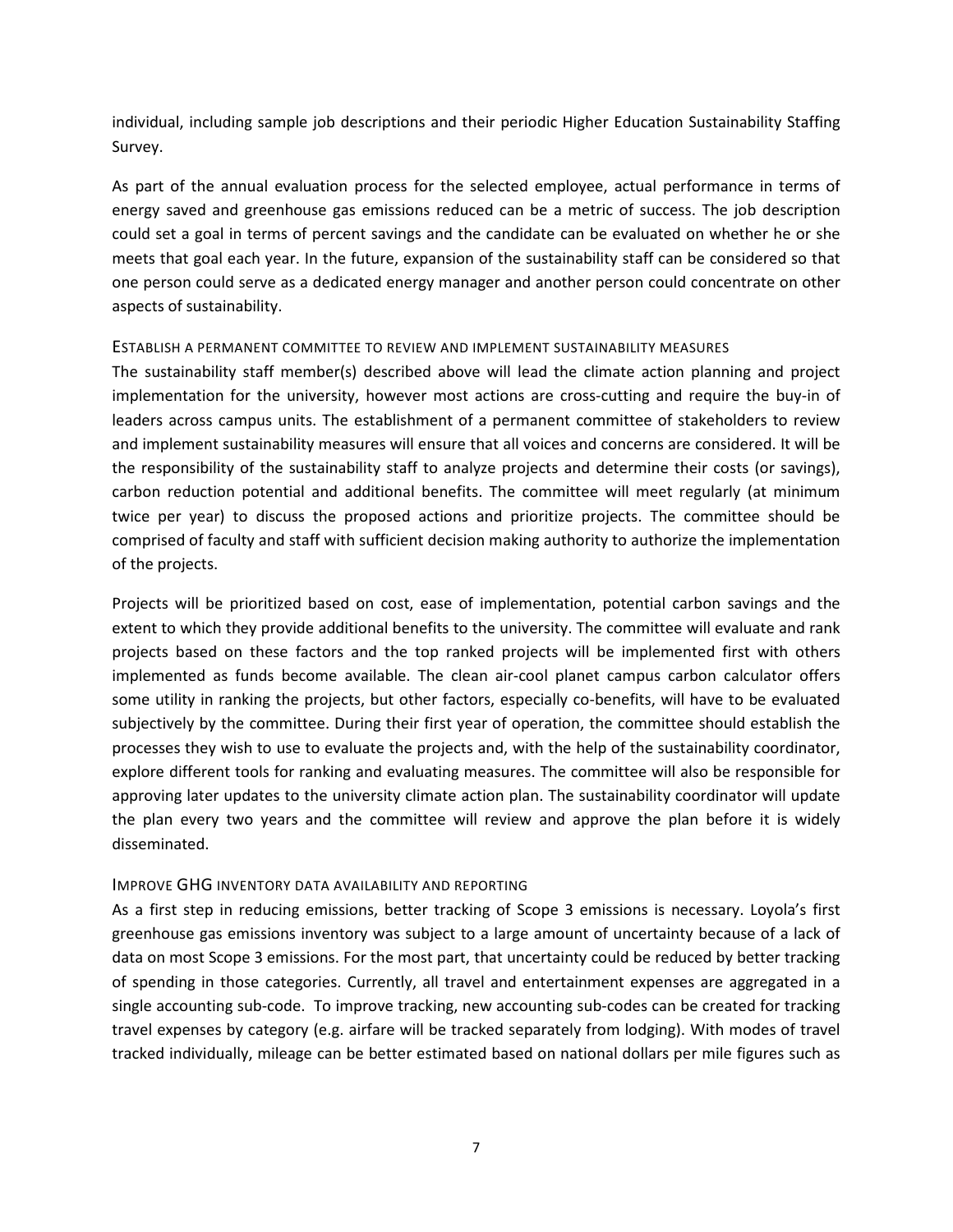those published by Airlines for America<sup>[2](#page-7-4)</sup> which is an airline industry trade group. Accounting forms could also collect data on fuel use for departmental vehicles. In most cases, individuals purchase gas and are reimbursed. Actual gallons purchased can be collected easily if those individuals are required to include that data on their reimbursement form.

In fact, because Loyola's greenhouse gas emissions aren't directly measured (e.g. though monitoring a smokestack), most of the data needed to maintain the inventory flow through the accounting office in the form of bills that are paid by the university. It may be prudent to hire a new staff member in the accounting department to be responsible for aggregating this data and assisting the sustainability staff and/or students with future greenhouse gas emissions inventory updates. He or she could keep records of fuel purchases, mileage reimbursements, electricity bills, airline ticket purchases, et cetera with the express purpose of providing these data to the sustainability staff. If accounting forms submitted to process a payment included a question or box to check for greenhouse gas related expenses, copies of those forms could be quickly routed to that staff person.

Finally, employee and student commuting emissions are also very uncertain and are based on patterns gleaned from a survey of students, faculty and staff at neighboring Tulane University. Though it is reasonable to suspect that commuting habits at Loyola are similar, campus-specific results are needed to confirm this. Loyola can begin a semi-annual or annual survey of commuters to ensure that commuting emissions are estimated as accurately as possible. The survey could be conducted by a class or student assistants to the sustainability staff. Alternately, commuting habits could be gleaned along with other student and employee data. Just as employees and students must update their mailing address and phone numbers when they change, the registrar and HR managers could ask that they be updated about changes in commuting habits.

## <span id="page-7-0"></span>CAMPUS ENERGY EFFICIENCY AND SUSTAINABILITY FUND

Loyola facilities managers must take the cost effectiveness of potential projects into account and cannot always complete an energy efficiency or sustainability project because of its budget constraints. Loyola can raise money for a campus sustainability fund that would be dedicated to filling the "gap" between the facilities budget and the cost of projects that will reduce greenhouse gas emissions. The fund can be repaid later from cost savings generated by the projects it facilitates. An endowment with regular returns can also help the sustainability fund replenish as funds are spent. Many other universities have reported success with similar funds, and their experience is documented on the AASHE website in the "resources" section.

# <span id="page-7-1"></span>NEAR TERM ACTIONS

## <span id="page-7-2"></span>**BUILDINGS**

 $\overline{a}$ 

<span id="page-7-3"></span>ESTABLISH A SYSTEM FOR TRACKING BUILDINGS AND THEIR ENERGY EFFICIENCY IMPROVEMENTS.

<span id="page-7-4"></span><sup>&</sup>lt;sup>2</sup> See for example:<http://www.airlines.org/Pages/Annual-Round-Trip-Fares-and-Fees-Domestic.aspx>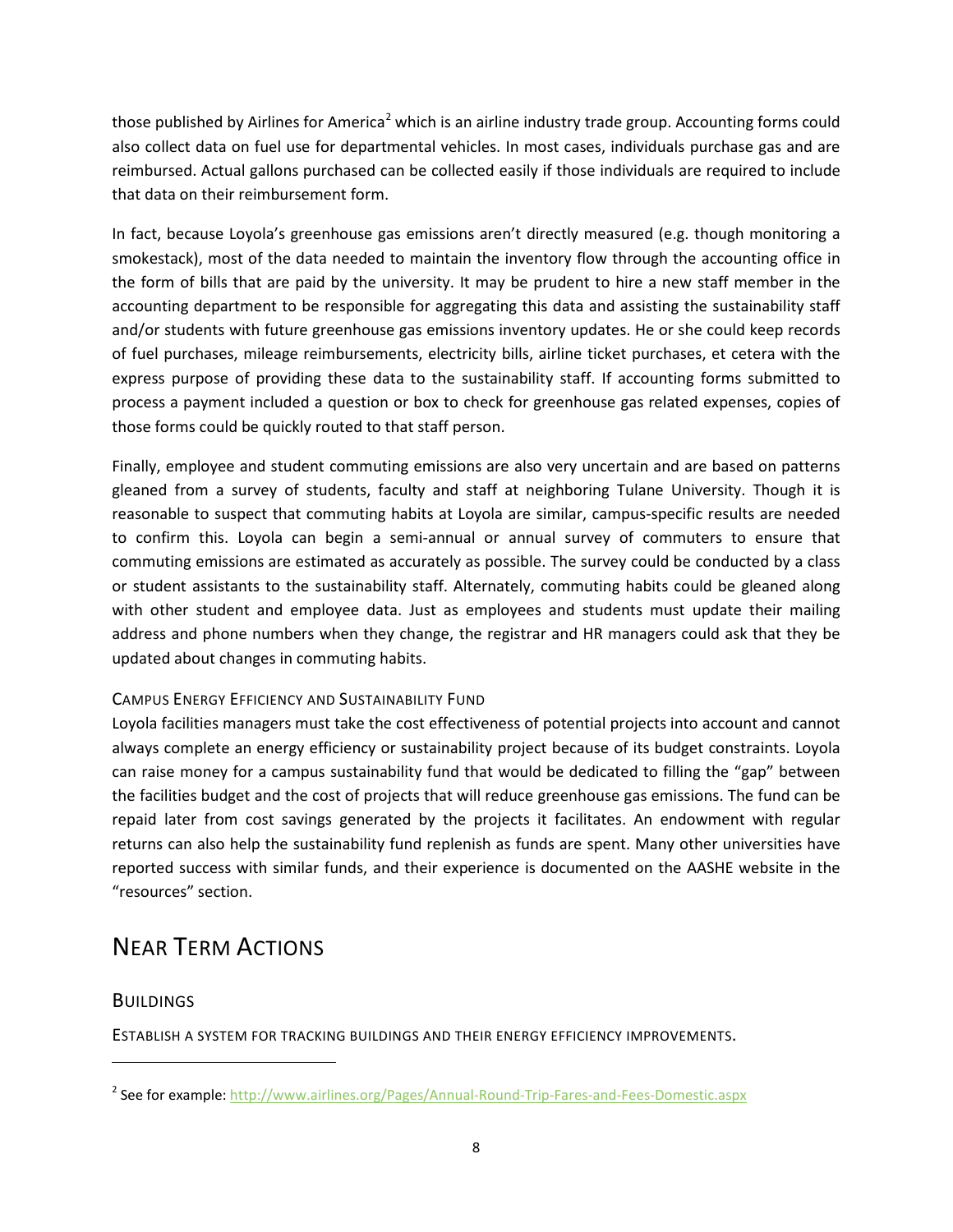## **Details:**

While Loyola's centralized chilled and hot water distribution system presents certain challenges to the individual building metering process, the university will continue to work with its mechanical and electrical consultants to ensure that the system currently in place continues to be developed into an effective tool for measuring each building's energy use, and that all future new construction and major renovations will be designed with individual building performance metrics in mind.

#### **GHG Reduction:**

## N/A – management measure

<span id="page-8-0"></span>BEGIN A PROGRAM OF RETROCOMMISSIONING WHENEVER A BUILDING'S DEFERRED MAINTENANCE ISSUES ARE ADDRESSED.

#### **Details:**

Retrocommissioning (RCx) is a process of "tuning up" existing buildings' and their systems to improve their overall performance. "Retrocommissioning is a process that seeks to improve how building equipment and systems function together. Depending on the age of the building, retrocommissioning can often resolve problems that occurred during design or construction, or address problems that have developed throughout the building's life. In all, retrocommissioning improves a building's operations and maintenance (O&M) procedures to enhance overall building performance.<sup>[3](#page-8-1)</sup> Mills (2009) analyzed a database of 643 buildings around the United States and found that the median cost of retrocommissioning is \$0.30/square foot and yields a median of 16% of whole building energy savings. The median payback time for commissioning of existing buildings is 1.1 years. The report also recommends that buildings be retrocommissioned every 5 years.

Loyola currently maintains detailed building audits which outline the age and life expectancy of all major building systems in each of the older buildings on campus, along with the estimated cost of bringing these systems up to date. The most logical and cost-effective time to implement energy-saving measures is at the time a building's deferred maintenance issues are addressed. But these projected deferred maintenance costs are currently in the tens of millions of dollars, and the university is not likely to be in a financial position to address 20% of that annually as the Mills report recommends. As building systems are scheduled for updates and deferred maintenance is addressed, energy retrocommissioning can be part of that process.

## **GHG Reduction:**

 $\overline{a}$ 

Reduction will vary depending on budget and deferred maintenance. Using the Mills report figures and assuming every building were retrocommissioned every 5 years, GHG reduction would be 430 MTCDE per year (about 571,000 kWh of purchased electricity and about 3,275 MMBtu of natural gas per year)

<span id="page-8-1"></span><sup>3</sup> Mills, Evan. 2009. *Building Commissioning: A Golden Opportunity for Reducing Energy Costs and Greenhouse Gas Emissions.* Lawrence Berkeley National Laboratory, Berkeley, CA.<http://cx.lbl.gov/2009-assessment.html>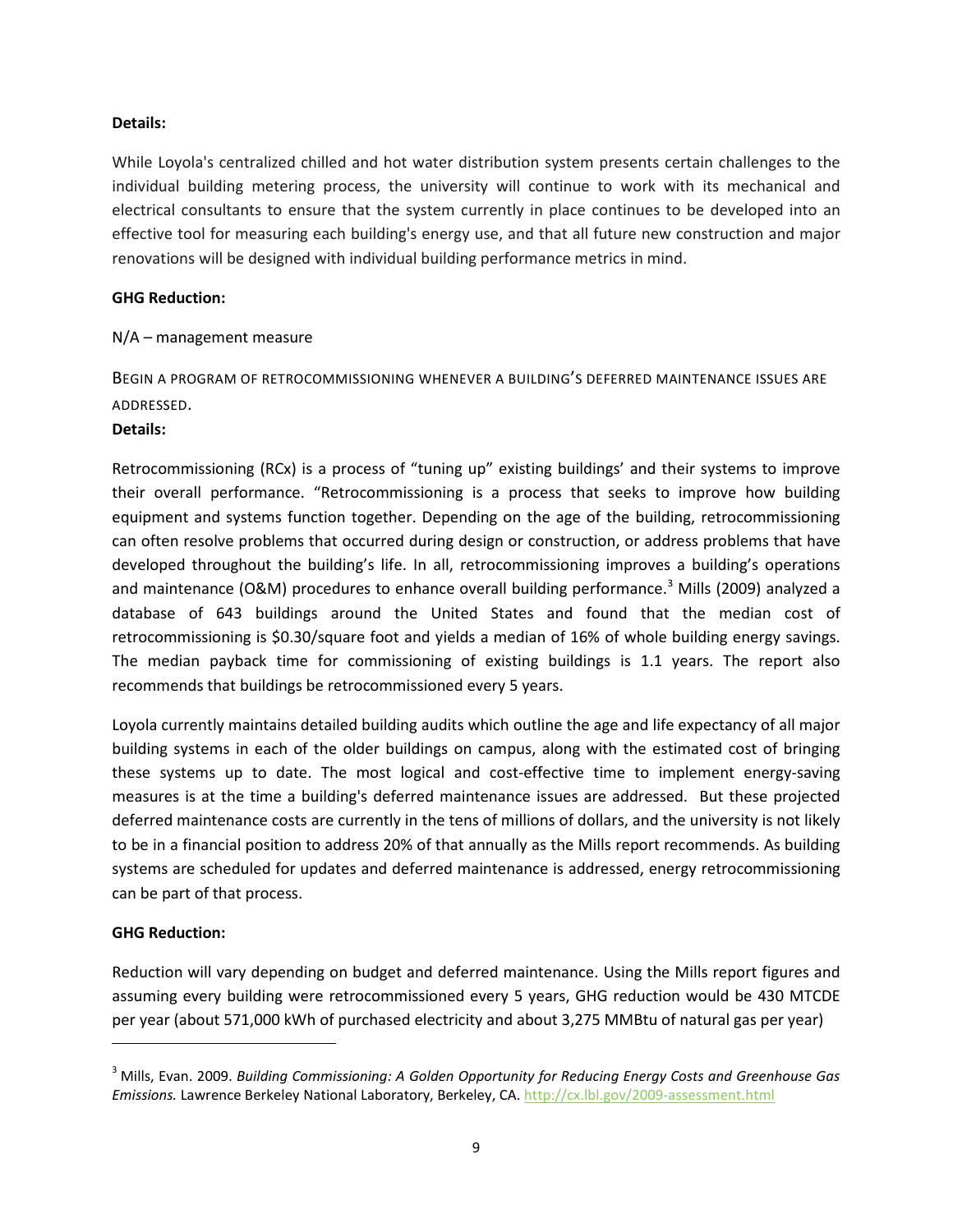<span id="page-9-0"></span>INSTALL VENDING MISERS OR SIMILAR PRODUCTS ACROSS CAMPUS. **Details:**

Vending machines are convenient for students and employees, but they are plugged in and running constantly. Vending misers<sup>[4](#page-9-4)</sup> and similar products are devices that reduce the energy use of vending machines by powering them down or inducing a low power state when nobody is around. They are controlled by an occupancy sensor and automatically power on when someone approaches. Calculations for greenhouse gas emissions savings above are based on adding vending misers to the existing 35 refrigerated and 14 non-refrigerated vending machines on campus now. Alternately, vending machines can be replaced with newer, ENERGY STAR qualified machines, which would likely yield similar savings.

## **GHG Reduction:**

23 MTCDE per year (about 51,860 kWh of purchased electricity per year)

<span id="page-9-1"></span>ESTABLISH A PURCHASING POLICY THAT MANDATES ENERGY STAR LABELED ELECTRONICS AND APPLIANCES. **Details:** 

ENERGY STAR is a joint Environmental Protection Agency (EPA) and Department of Energy (DOE) program that labels the most energy efficient appliances and electronics to educate consumers. The ENERGY STAR label is only awarded to those products that meet strict energy efficiency standards which are periodically re-evaluated to ensure that they reflect the state of the art. There are many categories of products that are labeled by the ENERGY STAR program, from personal computers to building components to commercial kitchen equipment.

Loyola can institute a policy that mandates the purchase of ENERGY STAR labeled products in those categories that are available. Exceptions can be made if the marginal cost is burdensome, but such exceptions should be evaluated on a case by case basis. The policy can document specific conditions that would need to be met for an exception. The policy should also outline the requirements for Loyola's vendors and contractors. A sample policy is included in this plan as Appendix A.

## **GHG Reduction:**

74 MTCDE per year, 161,668 kWh purchased electricity per year – Calculations are for a sample of small electronics found in dorms and offices and assume that 50% of electronics are already ENERGY STAR labeled. The savings for replacing large appliances, such as laundry equipment and commercial kitchen equipment, will be significantly greater.

## <span id="page-9-2"></span>**FLEET**

 $\overline{a}$ 

<span id="page-9-3"></span>DEVELOP A POLICY FOR THE LOYOLA FLEET THAT MANDATES THE PURCHASE OF VEHICLES WITH A LOWER CLIMATE IMPACT.

<span id="page-9-4"></span><sup>&</sup>lt;sup>4</sup> [http://www.usatech.com/energy\\_management/](http://www.usatech.com/energy_management/)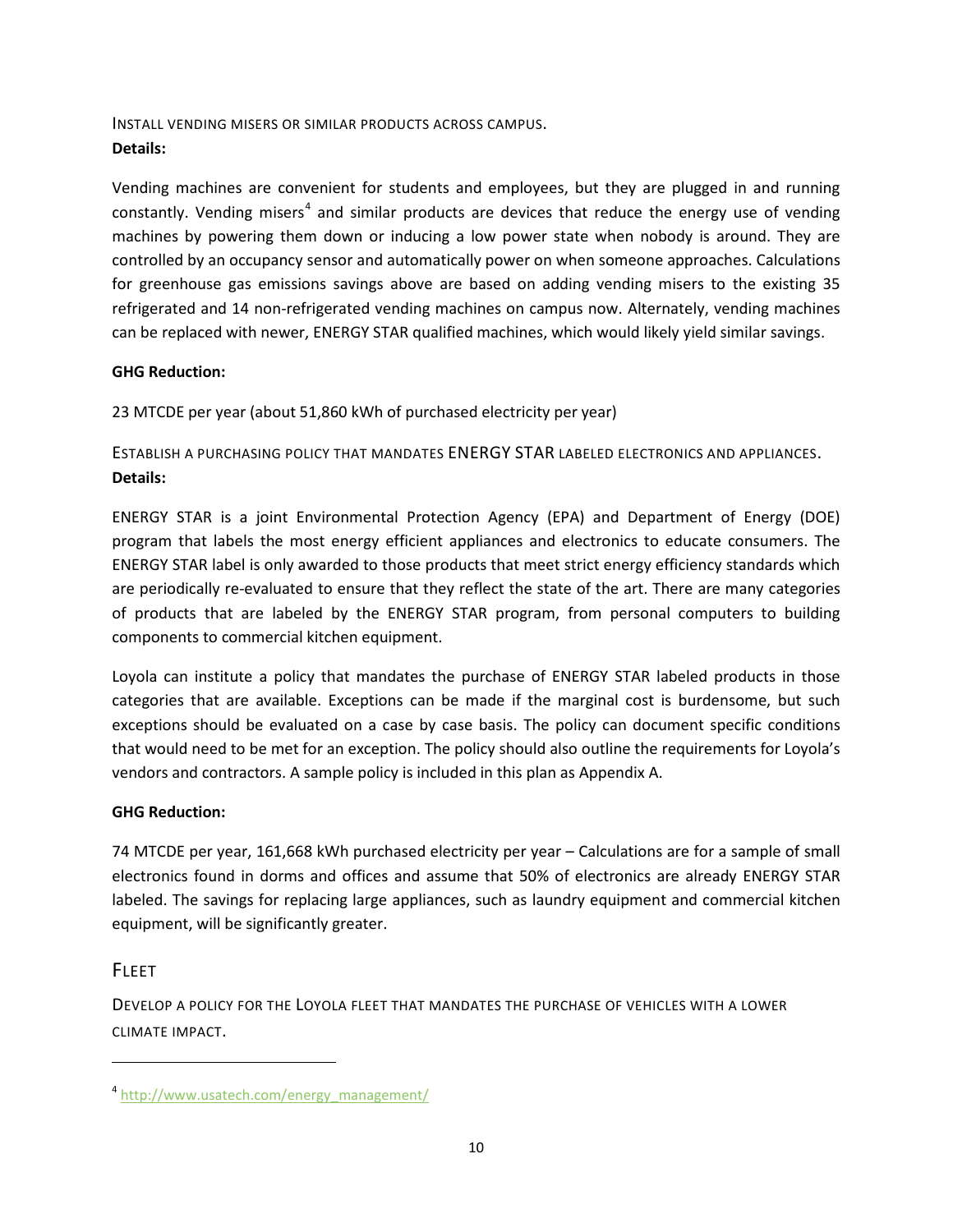#### **Details:**

Develop a policy for fleet vehicles that mandates the purchase of fuel efficient, electric, or alternative fuel vehicles to replace regular gasoline vehicles with average to poor fuel economy. Cost must be a factor in the decision making process, but the lifecycle cost of the vehicle should be taken into account rather than just the purchase price of the vehicles. This means that the purchaser of the vehicle will need to estimate annual fuel use, maintenance costs, et cetera and add those to the purchase price of each vehicle being considered. The policy should specify what lifecycle costs must be estimated and provide a threshold that must be exceeded in order to justify the purchase of the less fuel efficient vehicle. Many resources are available to departments to guide them in choosing a new vehicle. The EPA $^5$  $^5$ and the American Council for an Energy Efficient Economy<sup>[6](#page-10-3)</sup> (ACEEE) both have websites where purchasers can research the best cars by class or evaluate them by model.

Alternately, a cognizant staff member (like the sustainability staff member proposed above) could evaluate vehicle options and write the policy to prescribe which vehicles, by class, Loyola departments are allowed to purchase. That would reduce the burden on individual purchasers, but would not allow as much flexibility.

Loyola has already begun to build infrastructure for electric vehicles. There is an electric vehicle recharging station located alongside their first LEED building that is visible to people driving by the campus on St. Charles Avenue. Loyola can ensure that their investment is used by purchasing electric vehicles for use by departments, campus police, and the shuttle service as new types and sizes of electric vehicles become available.

## **GHG Reduction:**

6 to 30 MTCDE per year, 700 to 3500 gallons of gasoline - Calculations assume a 10% reduction in fuel use per year for 5 years, then a 25% reduction for the next 10 years, and then a 50% reduction for the following 10 years.

## <span id="page-10-0"></span>**COMMUTING**

<span id="page-10-1"></span>DEVELOP INCENTIVES FOR FACULTY, STAFF AND STUDENTS TO CARPOOL INSTEAD OF DRIVING TO CAMPUS ALONE.

## **Details:**

 $\overline{a}$ 

Loyola can institute a policy that encourages carpooling among students and employees by reducing parking fees, offering prime parking locations, or providing some other financial incentive. With uncertain gas prices, a small perk may be enough to convince someone to stop driving alone. Even if a

<span id="page-10-2"></span><sup>5</sup> [www.fueleconomy.gov](http://www.fueleconomy.gov/)

<span id="page-10-3"></span> $6$  <http://www.greenercars.org/index.htm> (A subscription is required to access all content, but the lists of the "greenest" and "meanest" vehicles are available to the public.)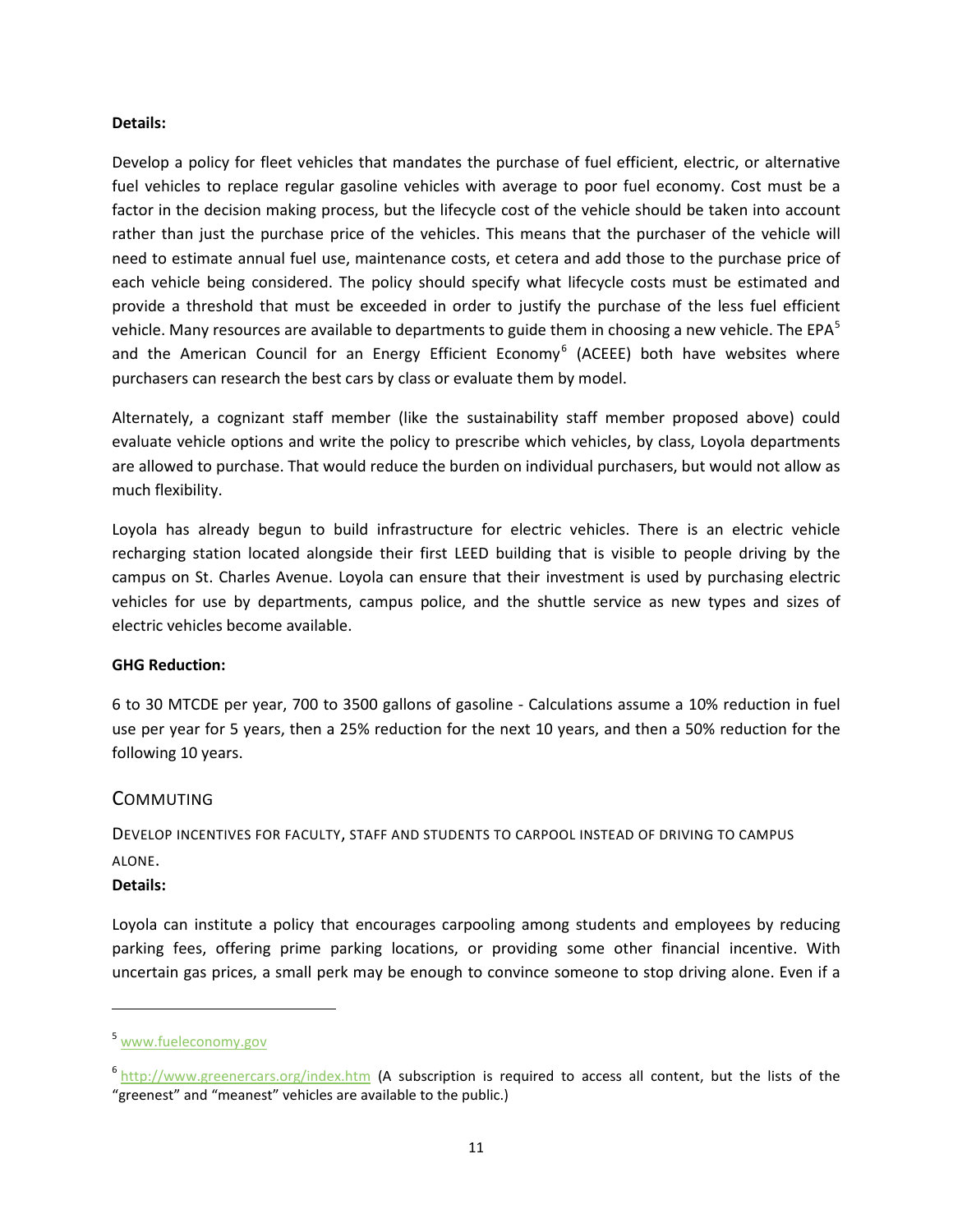financial incentive is not feasible, Loyola can still encourage carpooling by reducing barriers for its students and employees.

One of the barriers to carpooling may be a lack of flexibility. For example, someone might worry that they could not reach a child who becomes ill because of their carpool obligation later in the day or because they aren't the person who drove that morning. Loyola can assuage these concerns by offering programs that guarantee a ride home. The program could offer rides through the campus shuttle, it could provide taxi fare reimbursement, or it could somehow be connected to the "WeCar" car-sharing program that is already in place on the Tulane and Loyola campuses.

The university can also research ways to help employees and students connect for carpooling, since people may live near each other but not know that they both commute to Loyola. Many software programs exist that allow members to search for colleagues who live near them and express their interest in carpooling. Some are also likely tailored to the institutional setting and would allow secure authentication, e.g. through the use of a Loyola email address and password, to ensure that one's carpool matches are indeed trustworthy. If feasible, Loyola can connect with and use the same system as Tulane University because their campuses are so close to one another. (Tulane does not currently have a carpool program, but is interested in pursuing one.) If the data gleaned from connecting carpoolers support it, Tulane and Loyola can also study the feasibility of sponsoring vanpool services for employees that live on the North shore.

## **GHG Reduction:**

473 MTCDE, 10% reduction in annual miles commuted by faculty, staff and students

## <span id="page-11-0"></span>BUSINESS TRAVEL

<span id="page-11-1"></span>DEVELOP POLICIES TO ENCOURAGE TRAIN AND BUS TRAVEL FOR SHORTER BUSINESS TRIPS. **Details:** 

Loyola can explore ways to encourage its faculty and staff to use train and bus travel instead of air travel for shorter, regional trips. One possibility would be to set limits on the amount of airfare that can be reimbursed but fully reimburse bus and train fares. For example, if a person flies less than 250 miles, she or he would only be reimbursed for 75% of the ticket price, and if she or he files less than 400 miles, only 90% of the ticket price would be reimbursed.

## **GHG Reduction:**

To be determined.

## <span id="page-11-2"></span>CREATE A CULTURE OF SUSTAINABILITY: EDUCATION AND OUTREACH

The actions in this section do not directly reduce the carbon footprint of the university, but they contribute to the mission of the ACUPCC by "providing the knowledge and the educated graduates to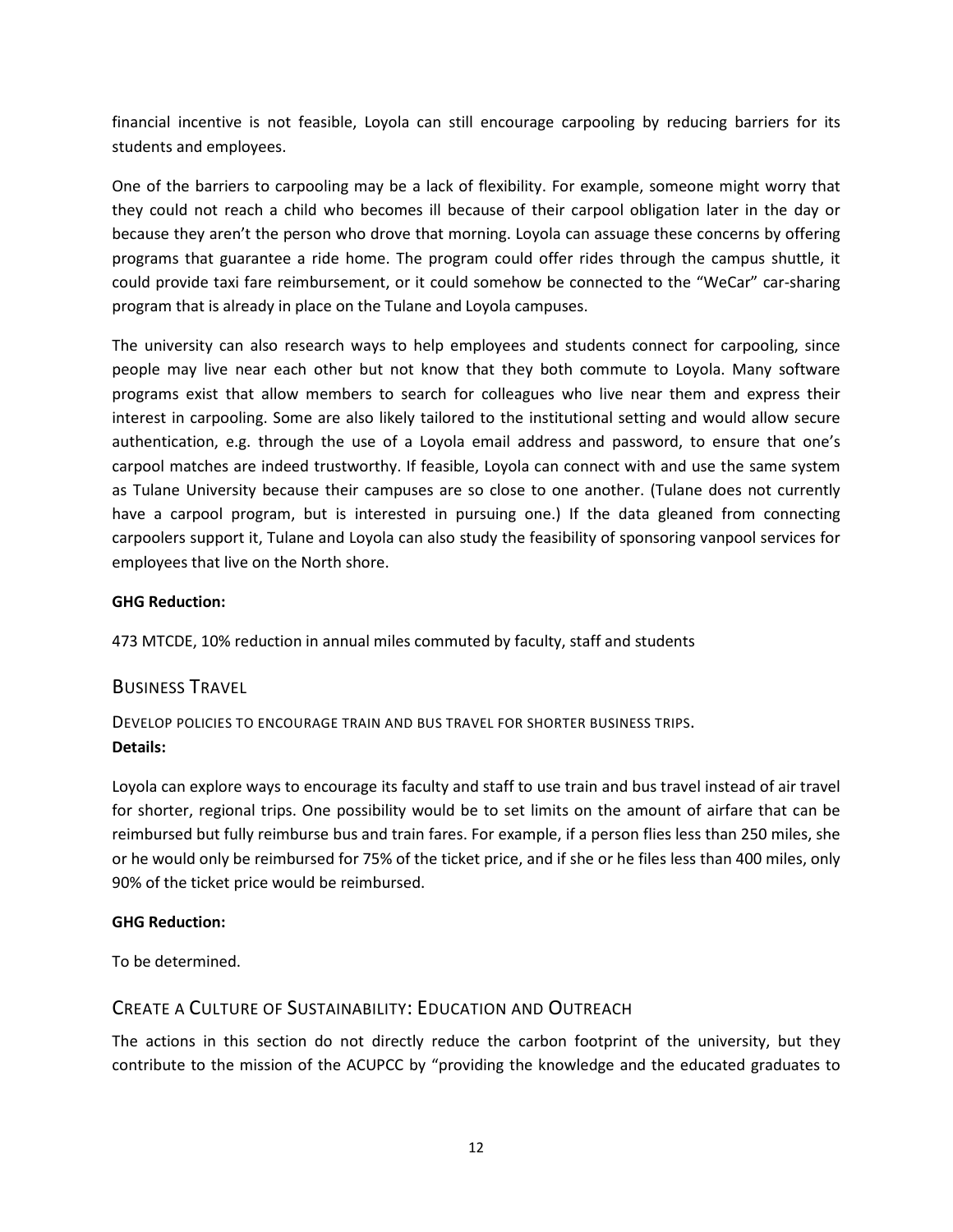achieve climate neutrality." Loyola's students will graduate with a working understanding of climate change and how to mitigate it through their personal and professional actions.

<span id="page-12-0"></span>ESTABLISH A PEER-TO-PEER EDUCATION PROGRAM TO ENGAGE STUDENTS, FACULTY AND STAFF IN MAKING LOYOLA'S CAMPUS MORE SUSTAINABLE. **Details:**

Many colleges and universities have found that peer pressure can be a good thing when it comes to sustainability. They have established peer-to-peer educational programs, many times called "eco-reps" (for representatives), to allow students and/or faculty and staff to educate each other about sustainability and encourage energy efficient habits. The program can be designed to meet Loyola's needs, but many examples exist at other universities. As with many other actions in this plan, there are many resources on the AASHE website to assist with planning and implementing a peer-to-peer education program.

Another option for offices (where there is less regular turnover than with students) is a "certification" program. The coordinator of such a program would develop a set of actions that offices can take to reduce their environmental impact, then certify offices who demonstrate that they have met the requirements. The offices would gain recognition through the display of a logo on their website and office door. If funds were available, the people in the offices who spearhead the effort to go green could be recognized through some type of reception or small gift.

<span id="page-12-1"></span>CHALLENGE STUDENTS, FACULTY AND STAFF TO CHANGE THEIR HABITS THAT WASTE ENERGY BY HOLDING COMPETITIONS AMONG DORMITORIES AND OFFICE BUILDINGS. **Details:** 

People can have bad habits that increase the energy use of Loyola's buildings. They leave the lights on when they leave a room; they leave their computers at full power 24/7; they take 30 minute showers. These and many other seemingly innocuous actions add up when thousands of people engage in them daily. Loyola can encourage energy smart habits by having an annual energy reduction competition. The competition would likely be done on a building by building basis because often many departments and purposes share one building. Energy use would be tracked for 1-2 months before the start of the competition and throughout the competition. The building occupants who reduced their energy use by the largest percentage would win some type of prize. The student and staff "eco-reps" could organize such a competition and serve as the motivator for their building co-occupants. It is generally a good idea to hold such a competition in the middle of the fall semester so that a baseline can be established early in the semester and then the good habits it engenders can benefit the university, in reduced energy demand, for the months ahead.

<span id="page-12-2"></span>ASSIST PROFESSORS WHO WANT TO DESIGN NEW COURSES RELATED TO CLIMATE CHANGE AND SUSTAINABILITY. **Details:** 

Faculty members may have an interest in educating their students about climate change, but don't have the resources to incorporate it into their existing courses or develop new courses centered on such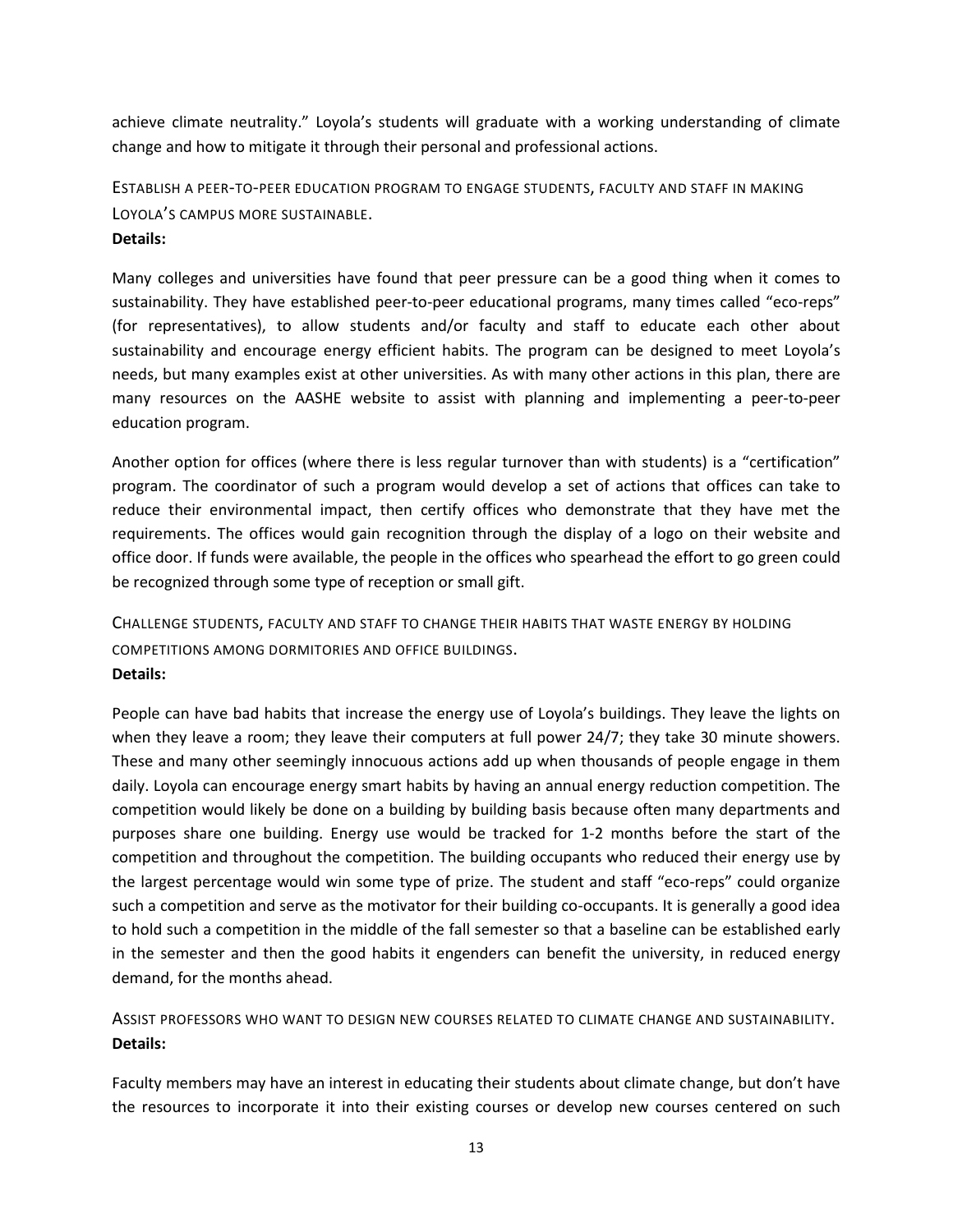themes. The provost could encourage faculty to incorporate sustainability into their courses by providing small grants, funds for sustainability education themed conferences and workshops, and other supplemental support.

<span id="page-13-0"></span>ESTABLISH A COURSE OR INTERNSHIP FOR STUDENTS TO BECOME INVOLVED IN THE CLIMATE ACTION PLANNING AND GREENHOUSE GAS EMISSIONS INVENTORY PROCESSES. **Details:**

Hands-on experience with climate action planning and greenhouse gas emissions inventories can give Loyola graduates an edge in the job market in the coming years. Loyola can provide that experience through developing actions for the campus plans. The sustainability managers can keep a list of the topics that need to be researched for future climate plans, and students in a small class or internship could take on one or a group of topics to research. For example, a student interested in engineering could do the work to research a ground source heat pump system for the campus. As long as the work is documented well by the student(s), the results can be verified by a campus official and considered for future planning efforts.

## <span id="page-13-1"></span>OFFSET EMISSIONS

<span id="page-13-2"></span>PURCHASE A TRACT OF LAND OFF CAMPUS FOR CARBON SEQUESTRATION AND COMPOSTING **Details:**

Trees and soil can store carbon thereby offsetting emissions from campus activities. The existing campus locations are in an urban setting and offer little to no opportunities for on-campus carbon offsets. The purchase of a tract of land nearby in a more rural setting could have multiple benefits for the university. Carbon offsets could be created by planting trees, maintaining healthy soil, and composting the university's food waste. Food waste that goes to a landfill decomposes anaerobically and generates methane, which is a greenhouse gas 25 times more potent than carbon dioxide. (I.e. every metric ton of methane emitted counts as 25 MTCDE.) Food waste that is composted decomposes aerobically and generates carbon dioxide. That carbon is offset by the carbon that the plant used when it was growing, so composting is considered climate neutral. In addition to reducing methane emissions from food waste and offsetting emissions by planting trees and maintaining soil, the tract of land could be used by faculty and students for field trips and research.

## **GHG Reduction:**

 $\overline{a}$ 

Composting: 1,518 MTCDE, 2,200 short tons (40% of existing dining services waste)<sup>[7](#page-13-3)</sup>

Carbon sequestration: To be determined

<span id="page-13-3"></span> $^7$  Note: Loyola began composting some of its food waste with a commercial composting service during FY12, which will be included in the GHG inventory update.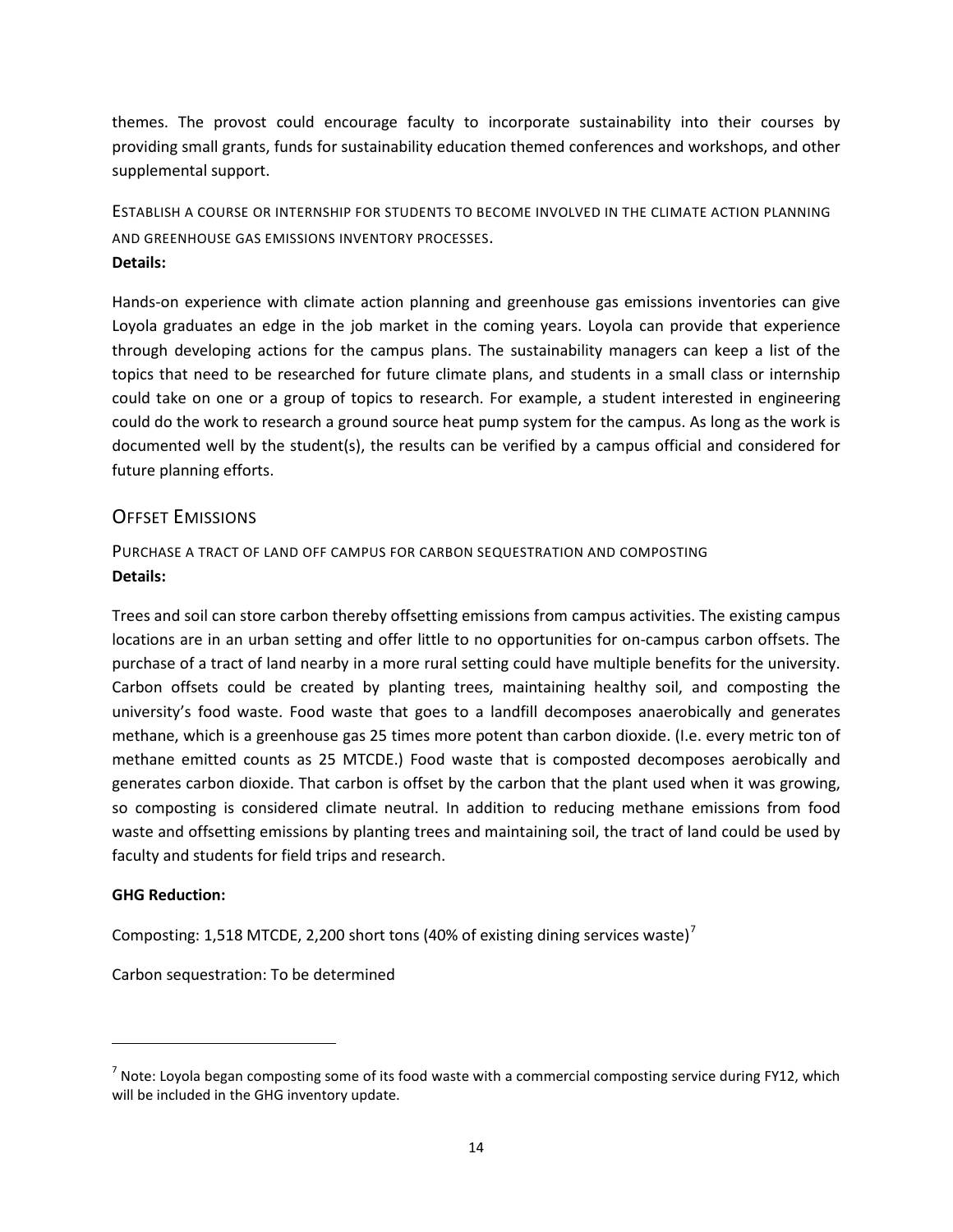# <span id="page-14-0"></span>MEDIUM TERM ACTIONS AND LONG TERM PLANNING

## <span id="page-14-1"></span>**BUILDINGS**

<span id="page-14-2"></span>EMPLOY BEST PRACTICES FOR LABORATORY ENERGY EFFICIENCY, ESPECIALLY DURING CONSTRUCTION AND RENOVATION OF LABORATORY FACILITIES. **Details:** 

Laboratory facilities are some of the most energy intensive on a typical college campus, and Loyola has recently made a commitment to increase its portfolio of sponsored research. As funding increases, so will the use of laboratory facilities. The US Environmental Protection Agency and Department of Energy have partnered to promote best practices for laboratory energy efficiency through their "labs for the 21<sup>st</sup> century<sup>[8](#page-14-4)</sup>" (Labs21) program. The program offers guidance including case studies, brief topical guides on best practices, an equipment efficiency wiki, and other tools. Many of the practices outlined are only applicable to the design phase of new lab facilities, but a few steps can be taken in existing facilities.

The Energy-Efficient Laboratory Equipment Wiki can help investigators choose the models of equipment, such as sample freezers or centrifuges, that use the lease amount of energy and still provide the needed performance. Since it is a wiki, users contribute information and the content changes regularly. Loyola can encourage its faculty and staff to consult the Labs21 website for guidance any time that they will purchase a new piece of equipment.

Another action that can be taken in existing laboratories is fume hood management. Fume hoods are an important safety feature in most labs, but they also use a large amount of energy in their operations. The simple act of training lab personnel to properly use the fume hoods can reduce energy use. At minimum, they can be trained to keep the sash closed completely when the hood is not in use, and they should ensure that air flow is not blocked by items placed in the hood. Students and new employees are likely trained to use the fume hood safely when they begin working, so adding information about using the hood as efficiently as possible could easily be added to the existing training protocols. Creation of a standardized training program for all labs will ensure consistent practices.

## **GHG Reduction:**

## To be determined

<span id="page-14-3"></span>INSTALL A SOLAR SYSTEM ON CAMPUS TO OFFSET ENERGY USE AND PROVIDE A DEMONSTRATION TO STUDENTS AND VISITORS.

## **Details:**

 $\overline{a}$ 

Though New Orleans does not have the solar resources of other parts of the country, like the southwest, solar hot water and solar photovoltaics are still viable sources of emission free energy. A local vendor

<span id="page-14-4"></span><sup>8</sup> <http://www.labs21century.gov/index.htm>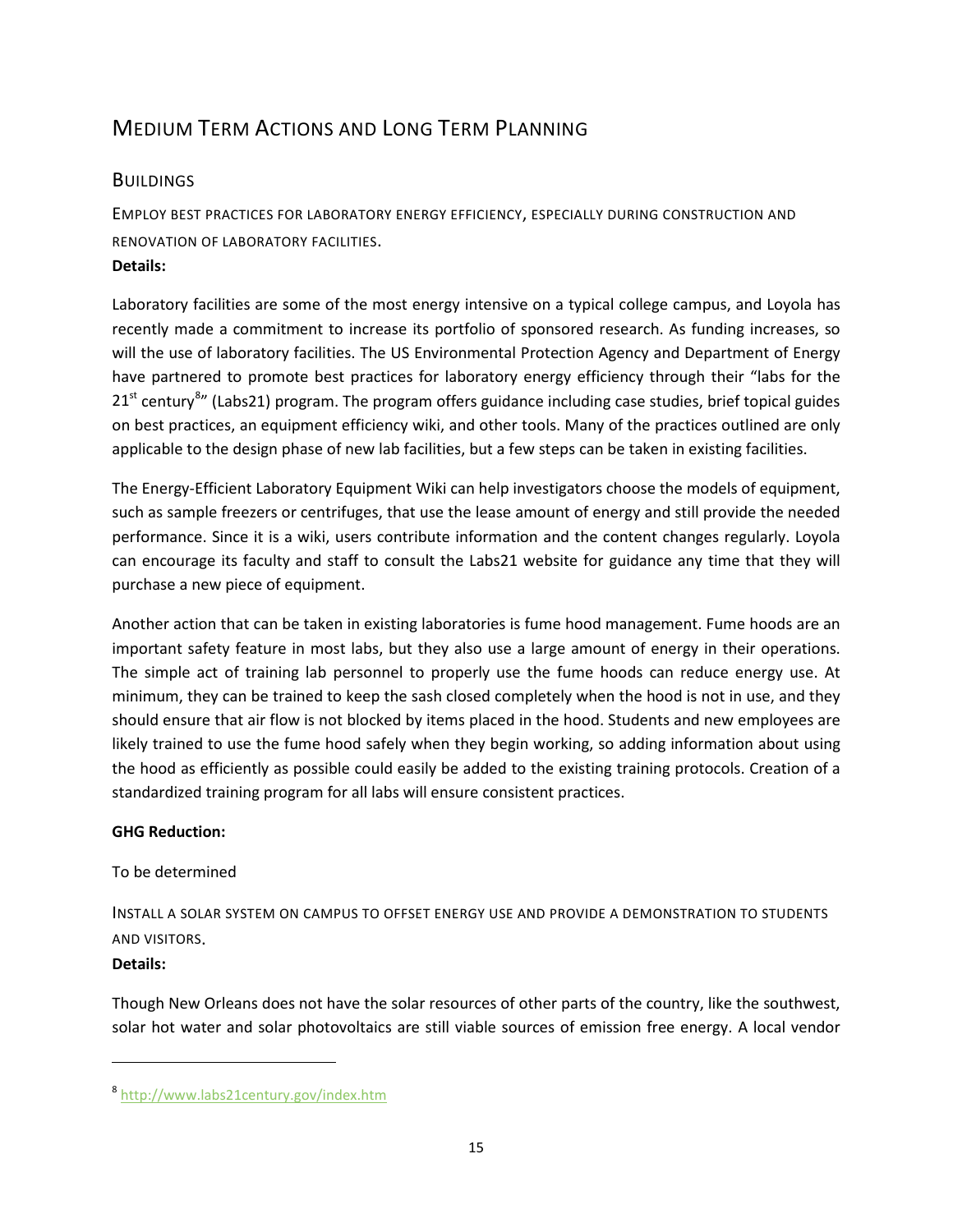recently provided Loyola facilities managers with an estimate for a 100 kilowatt (kW) system to be installed on the roof of the Communications/Music Complex building. They estimate that a 100 kW system could reduce Loyola's purchased electricity by approximately 135,000 to 139,000 kWh per year. On its own, at the price quoted, facilities managers found that this is not a cost effective project. However, solar prices have been dropping steadily, so this may become more feasible in 3 to 5 years. This project may also benefit from the instatement of the sustainability fund discussed above. If successful, study the feasibility of installing solar panels on all suitable roof surfaces.

## **GHG Reduction:**

60-63 MTCDE per year (for a 100 kW system that saves 135,000 to 139,000 kWh of purchased electricity per year<sup>[9](#page-15-3)</sup>), scalable

<span id="page-15-0"></span>STUDY THE FEASIBILITY OF INSTALLING A GROUND SOURCE HEAT PUMP FOR CAMPUS HEATING AND COOLING. **Details:**

Ground source heat pumps are devices that use the constant temperature of the earth to heat buildings in the winter and cool them in the summer. Loyola will consider the installation of a ground source heat pump to offset steam and chilled water generation from natural gas. A system would be designed to offset the winter heating needs of the university and a portion of the summer cooling needs. (A system cannot be designed to offset all of the summer cooling needs because the number of cooling days is much greater than the number of heating days. If a system were designed to meet all cooling needs, there would be a risk of heating the ground over time.) Many factors must be considered, so Loyola will explore this possibility for the long term. If feasible, it will be described in more details in future climate action plans.

## **GHG Reduction:**

To be determined

## <span id="page-15-1"></span>**COMMUTING**

 $\overline{a}$ 

<span id="page-15-2"></span>PROVIDE INCENTIVES FOR COMMUTERS TO BIKE AND WALK INSTEAD OF DRIVING TO CAMPUS ALONE. **Details:**

Biking and walking are the only truly carbon-free methods of commuting, so they should be encouraged as much as possible. Loyola already offers a safe ride shuttle so that bikers and walkers can get a ride home if they find themselves on campus later than usual or with a flat tire. Other measures to encourage biking and walking could entice more students and staff to forgo automobiles. For bikers, it would be useful to offer a repair station where minor repairs can get people back on the road quickly. The station could have basic tools that people can use, a stand, air for tires, and a way to access basic instructions (e.g. a touchscreen computer or signage). It would also be useful to bikers to have a vending

<span id="page-15-3"></span> $9$  Amount of electricity produced by the system decreases over time.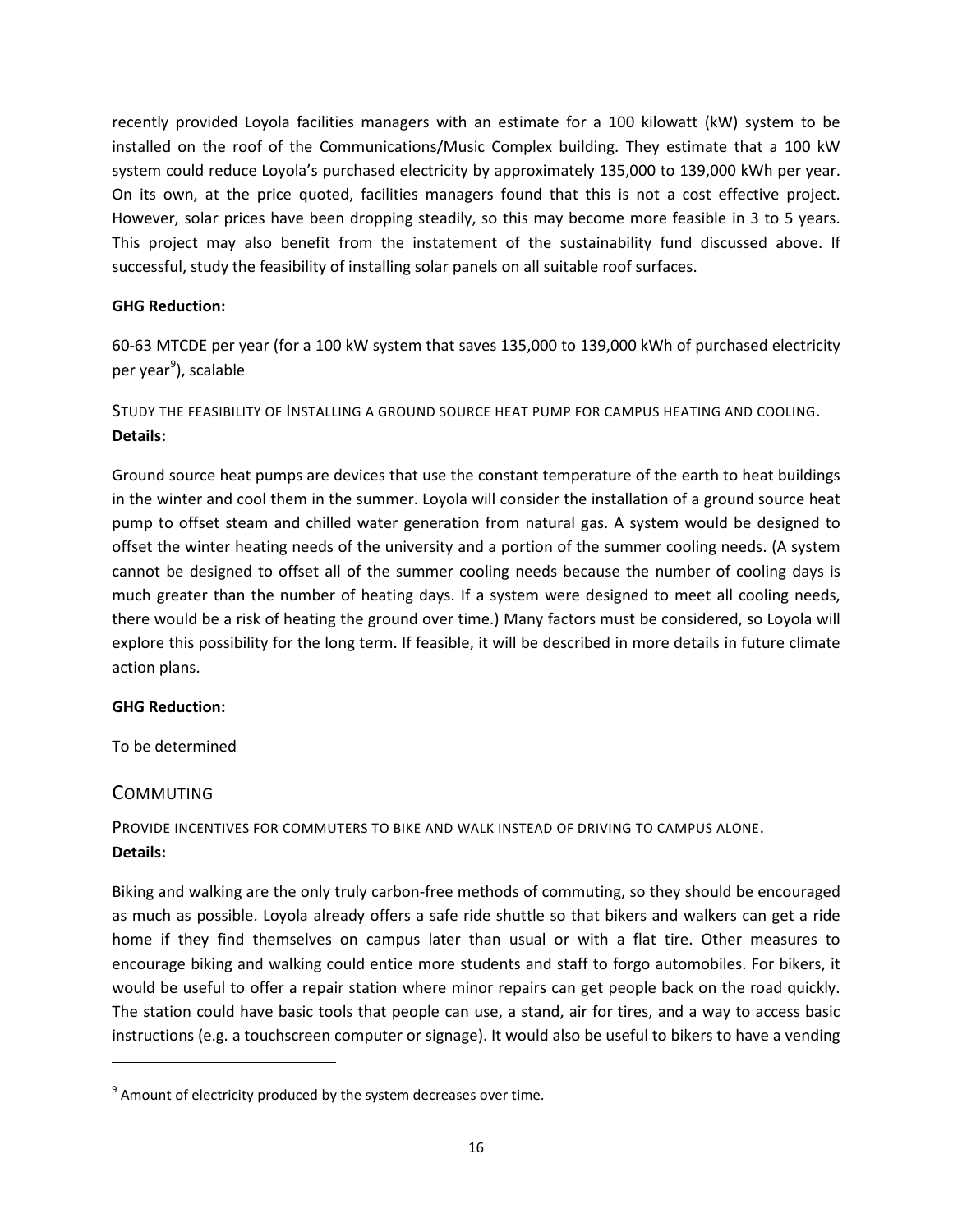machine for inner tubes since other venues, like the bookstore, likely aren't open 24 hours per day. One example of a bicycle repair station can be found here: [http://bostonbiker.org/2011/03/22/cambridge](http://bostonbiker.org/2011/03/22/cambridge-installs-self-help-tool-stations/)[installs-self-help-tool-stations/.](http://bostonbiker.org/2011/03/22/cambridge-installs-self-help-tool-stations/)

For both bikers and walkers, one of the barriers may be arriving at work or school perspiring, especially given New Orleans climate. Changing and/or showering stations around campus would allow those people to feel more comfortable and confident. When buildings are renovated, one or more bathrooms could be converted to basic unisex shower facilities. (This could result in LEED points if it serves the requisite number of building occupants.) The school could also publicize the changing areas in the recreation center since those are already in service and free to faculty, staff and students.

## **GHG Reduction:**

 $\overline{a}$ 

473 MTCDE, 10% reduction in annual miles commuted by faculty, staff and students

## <span id="page-16-0"></span>DEVELOP A CARBON MARKET FOR LOYOLA COMMUTERS. **Details:**

Carbon markets are emerging as a solution to climate change and there are many examples<sup>[10](#page-16-1)</sup> of both voluntary and mandatory carbon markets around the world. Carbon markets are based on "cap-andtrade" which entails setting a limit on the amount of a pollutant that can be released by all polluters, issuing permits to release a certain amount of the pollutant to each polluter, and then allowing the polluters to trade the permits. Some polluters may be able to cost effectively reduce their pollution by more than their limit, and others may find it difficult to reach their target. A market for pollution permits allows the company who can't reach their target to purchase additional credits from the company that exceeded their target. The European Union instituted their Emissions Trading System (ETS) in 2005, and it is binding on the 27 EU member nations. Though there have been problems with the implementation of the program, it has resulted in a reduction in carbon emissions. In the United States, there has been little success with carbon markets, all of which are voluntary. Cap-and-trade has been successful in the US in regulating other types of pollutants, though.

Loyola can attempt to create a micro carbon market for its commuting students, faculty and staff. Once commuting emissions are more accurately measured, Loyola can institute a cap-and-trade system in an attempt to reduce emissions through an open "market." While the comparison to other markets is not perfect, using commuting emissions to engage the campus community in carbon "trading" would at minimum be an interesting educational tool.

The "cap" would be based on the emissions if every student and employee drove a vehicle to campus with a certain fuel economy. If a person chooses to use a mode of transportation with fewer emissions (e.g. bike, carpool, or take the streetcar) she or he would have carbon "credits" to *sell*. If a person chooses to use a mode of transportation with more emissions (e.g. driving an SUV), she or he would

<span id="page-16-1"></span><sup>&</sup>lt;sup>10</sup> Karbon, Gary. 2012. *Cap and Trade and Carbon Credits: An Introduction*. TCC Publications, Special Report 5.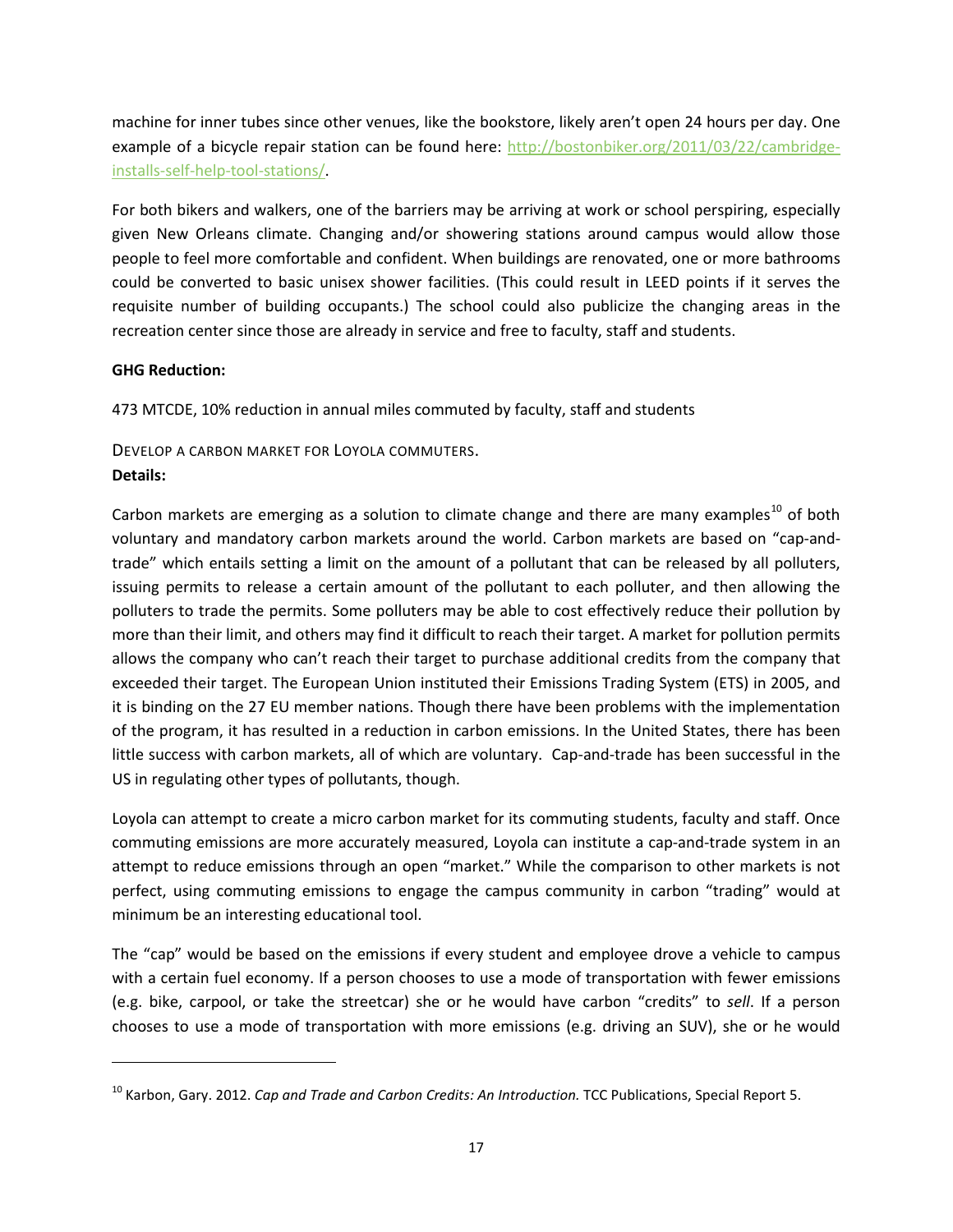need to *purchase* carbon "credits." The University would have to create a marketplace for these "credits." It is possible that a simple cash market would work where buyers and sellers trade permits, and this would be most comparable to an actual cap-and-trade system. However, it is likely that a modified system would be needed in the campus setting. For example, the cost to drive a less fuel efficient vehicle could be paid with the price of a parking permit and the benefit of driving a more fuel efficient vehicle or carpooling is in the form of a discount on a parking permit. If using the parking permit were employed, those who do not drive or carpool would have to be able to register for some other type of benefit. They could be paid a small amount of cash or be given some other incentive, like discounts for other campus services. Over time, the "cap" on emissions would become tighter, meaning that there is more costly to drive a less efficient vehicle and more beneficial to move to less carbon intensive forms of transportation.

The complexity of such an undertaking would necessitate pilot programs for each group of stakeholders (students and faculty/staff). A class project would be an ideal setting to engage students in a pilot program. Faculty and staff participating in a pilot program could be from a particular department or office. If successful, the program would be ramped up to include participation by all campus community members.

## **GHG Reduction:**

To be determined

## <span id="page-17-0"></span>BUSINESS TRAVEL

<span id="page-17-1"></span>EXPLORE THE PURCHASE OF CARBON OFFSETS FOR ALL BUSINESS TRAVEL. **Details:** 

Travel is often necessary for Loyola to conduct its business. Faculty attend conferences to disseminate their knowledge and connect with colleagues in their fields. Recruiters often travel to distant cities to attend college fairs and meet with potential students. Reducing travel is one option, but eliminating business travel entirely would not be possible. Loyola can explore carbon offsets to neutralize its climate footprint from the travel that is necessary. Many carbon offset options are available. Short of choosing alternates to flying, which would still entail some carbon footprint, carbon offsets may be the only viable way to eliminate the carbon footprint of Loyola's business travel. This option will be explored further and future climate action plan updates will include a discussion of the findings and financial feasibility.

## **GHG Reduction:**

To be determined

<span id="page-17-2"></span>BUILD OR EXPAND TELECONFERENCE FACILITIES ON CAMPUS. **Details:** 

Participation in conferences, meetings, and professional societies is an important aspect of scholarship and research. Loyola can explore ways for its faculty and staff to engage in such activities through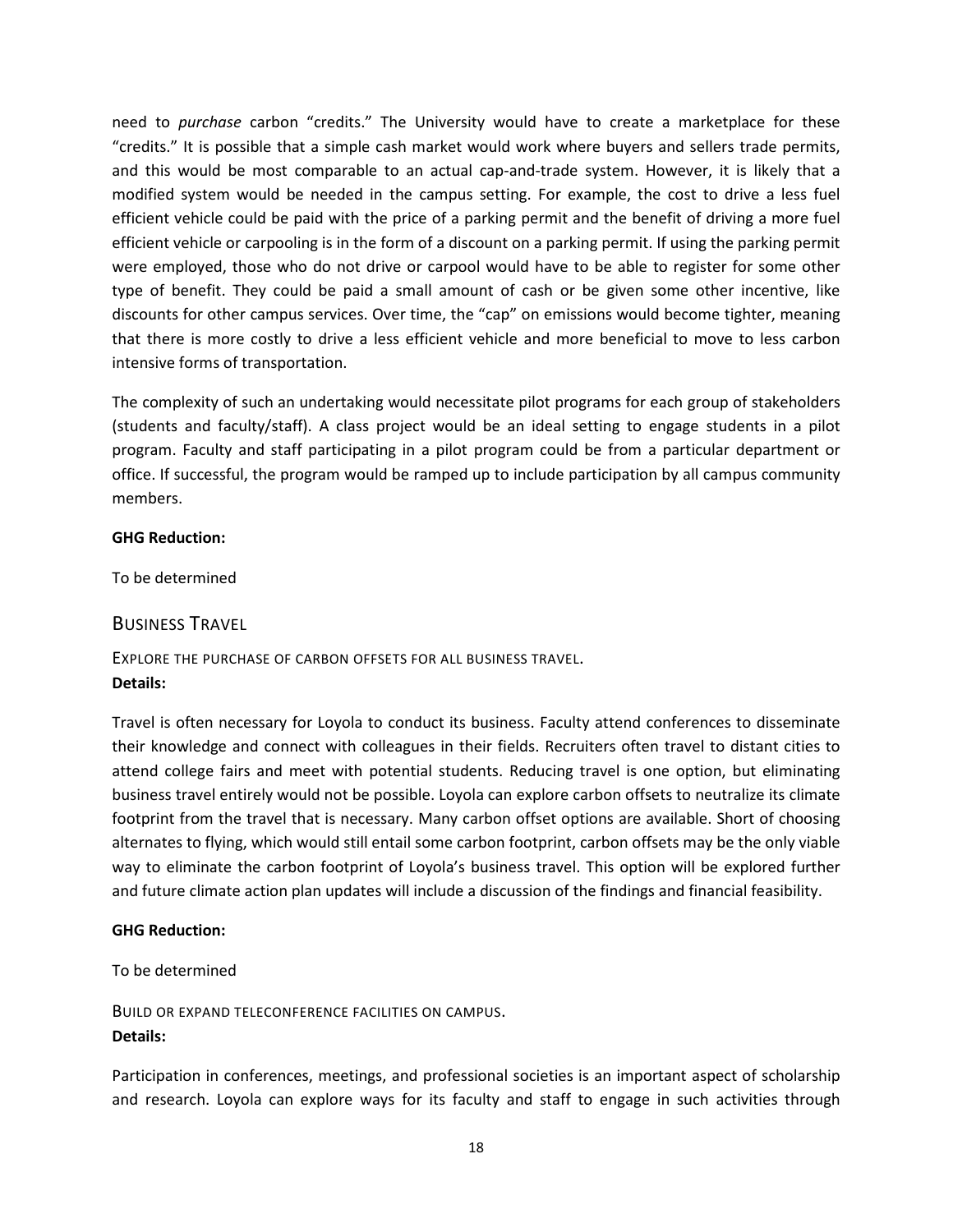teleconferencing. This is more of a long-term option because right now there are likely few conferences or meetings that are set up to teleconference their participants. However, increasing awareness of climate change has already prompted some forward-thinking organizations to host "virtual" conferences and consider webinars over in-person meetings.

Recruiting students is another travel-intensive activity that is critical to the mission of the university. Loyola can engage alumni as "ambassadors" to help recruit students in their home towns. Admissions office staff could connect to a group of potential students in a remote location via teleconferencing. She or he could make their presentation and answer questions over the video conference, but the alumni who live in town could be on hand to provide the "human touch" to the recruiting process. For less than the cost of a plane ticket, the alumni could even be paid a small stipend to thank them for their time and compensate them for such tasks as setting up the event. By demonstrating commitment to sustainability in this way, Loyola will attract bright young people who are interested in bringing their talents to bear on the monumental task of mitigating climate change.

## **GHG Reduction:**

## To be determined

# <span id="page-18-0"></span>INCLUDE THE COST OF CARBON OFFSETS IN STUDY ABROAD TUITION AND FEES.

## **Details:**

Studying abroad is a valuable experience and one that Loyola encourages for its students. Since alternative modes of transportation are generally out of the question, Loyola can begin including carbon offsets for air travel in all of its study abroad program fees. The study abroad program manager(s) and the sustainability manager(s) can explore carbon offset programs and choose a suitable vendor for voluntary carbon offsets. They must ensure that the offsets purchased meet all of the requirements set forth by the ACUPCC guidelines. Once a vendor is chosen, fees can be established and assessed along with the tuition and other fees to the student. The carbon offset calculator at climatefriendly.com/flight was used to estimate greenhouse gas emission for study abroad in the inventory, and a very brief exploration of roundtrip offset prices yielded a range of \$17.59 (for a flight from New Orleans to Mexico City, Mexico) to \$146.99 (for a flight from New Orleans to Sydney, Australia). Even if Loyola uses a "bulk" method of purchasing offsets, fees assessed to students should be based on the distance they are travelling so that they understand the environmental impacts of their decision to travel abroad.

## **GHG Reduction:**

4,000 – 5,000 MTCDE per year (100% of travel offset, completely financed by the students who are travelling)

## <span id="page-18-1"></span>CREATE A CULTURE OF SUSTAINABILITY: EDUCATION AND OUTREACH

<span id="page-18-2"></span>ESTABLISH A COMMON CURRICULUM REQUIREMENT TO PROMOTE ENVIRONMENTAL LITERACY. **Details:**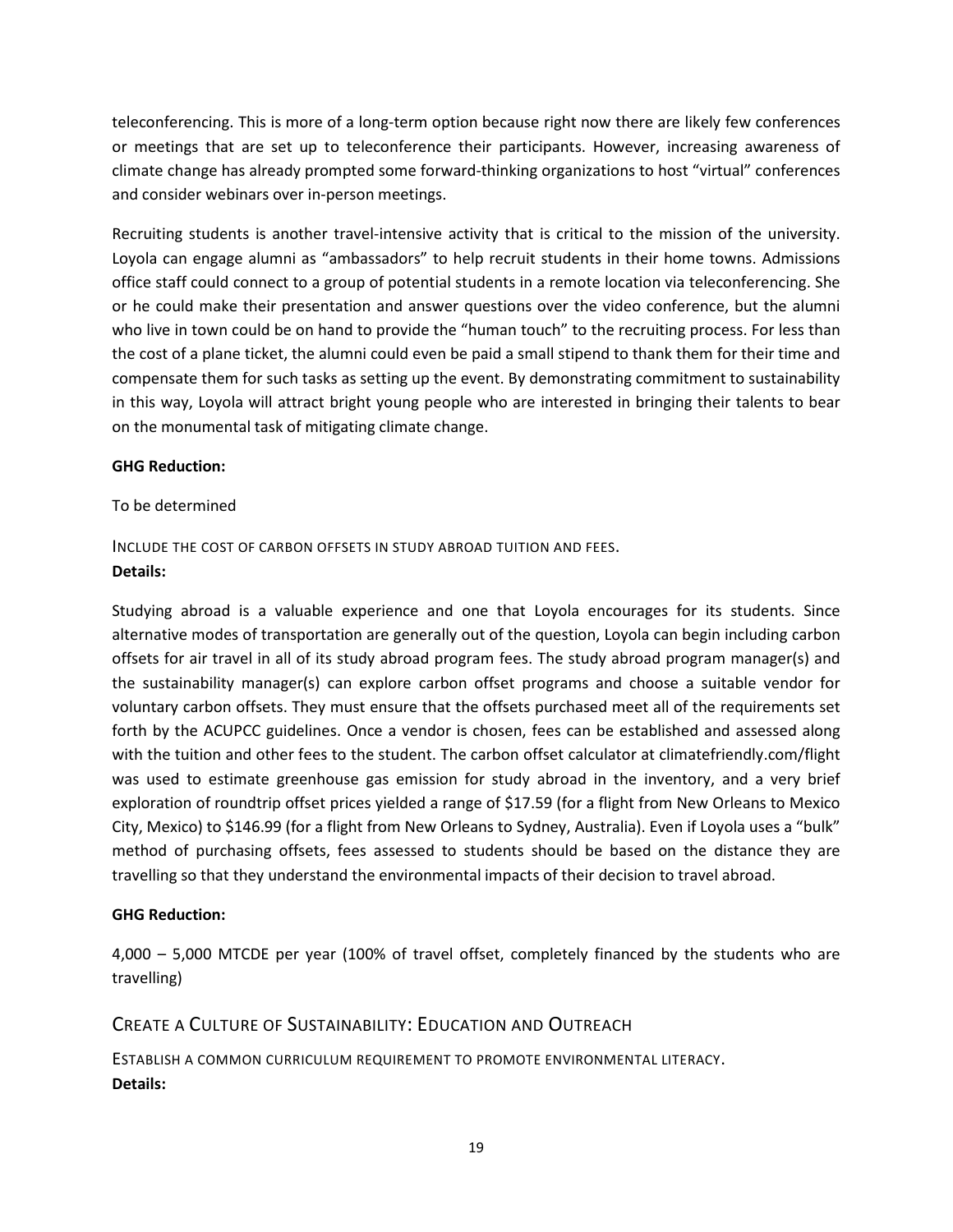The students who are in college now and in the future are facing a drastically different world than their parents and grandparents, largely thanks to climate change. If public opinion polls are any indication, the general public has been vastly undereducated about climate change. Loyola can ensure that its students have a basic understanding of climate change science and solutions by incorporating basic knowledge about climate change and sustainability into the existing common curriculum that all undergraduate students must follow. The common curriculum was recently revised, therefore further revisions to include environmental literacy would have to be considered at the time of the next scheduled revision.

## <span id="page-19-0"></span>OFFSET EMISSIONS

 $\overline{a}$ 

## <span id="page-19-1"></span>PURCHASE RENEWABLE ENERGY CERTIFICATES (RECS) AND/OR CARBON OFFSETS. **Details:**

The best way to reduce the climate footprint of Loyola's buildings is by reducing energy use through efficiency and switching to carbon free energy sources. However, there comes a point where the costs of such projects outweigh the benefits and less expensive solutions must be sought, at least temporarily. Renewable energy certificates (RECs) and Carbon Offsets are a cost effective solution that can be employed to meet carbon reduction targets. RECs are a product that represents the environmental benefits of renewable energy that can be sold to customers who are too far away to buy the actual "clean" electricity. They are sold in units of kilowatt hours (kWh) or megawatt hours (MWh). For example, a wind farm in Texas that generates 1 MWh of carbon-free electricity can sell the electricity to the grid and sell RECs to a customer in New Orleans. When they do so, the electricity that goes to the grid "counts" as regular "dirty" energy with the same carbon footprint as any other MWh produced in the region. The RECs that are sold to the customer in New Orleans represent the carbon free "clean" energy and the customer then subtracts the carbon emissions that resulted from that amount of electricity use from their inventory of GHGs. Similarly, carbon offsets represent the carbon savings of projects outside the boundaries of an institution that are then credited to that institution. The main difference is that carbon offsets are sold in tons or metric tons of carbon dioxide equivalent instead of in units of energy. Another difference is that RECs are only applicable to electricity, but carbon offsets can count against any source of GHG emissions. Also, carbon offsets can be created by projects that do not involve electricity production. For example, carbon offsets can be created by planting new trees. For more information about carbon offsets, see the ACUPCC Voluntary Carbon Offset Protocol<sup>[11](#page-19-2)</sup>, which prescribes the guidelines for purchasing offsets to meet the ACUPCC.

Every effort can be made to purchase carbon offsets and renewable energy certificates that benefit projects close to home. There are many efforts underway in the region to generate carbon offsets from coastal restoration projects. Local scientists are studying if and how wetlands sequester atmospheric carbon. The results of their work will pave the way for state and private interests to sell carbon offsets for projects that restore existing wetlands and create new wetlands. Coastal restoration is critical for the

<span id="page-19-2"></span><sup>11</sup> <http://www.presidentsclimatecommitment.org/resources/guidance-documents/offset-protocol>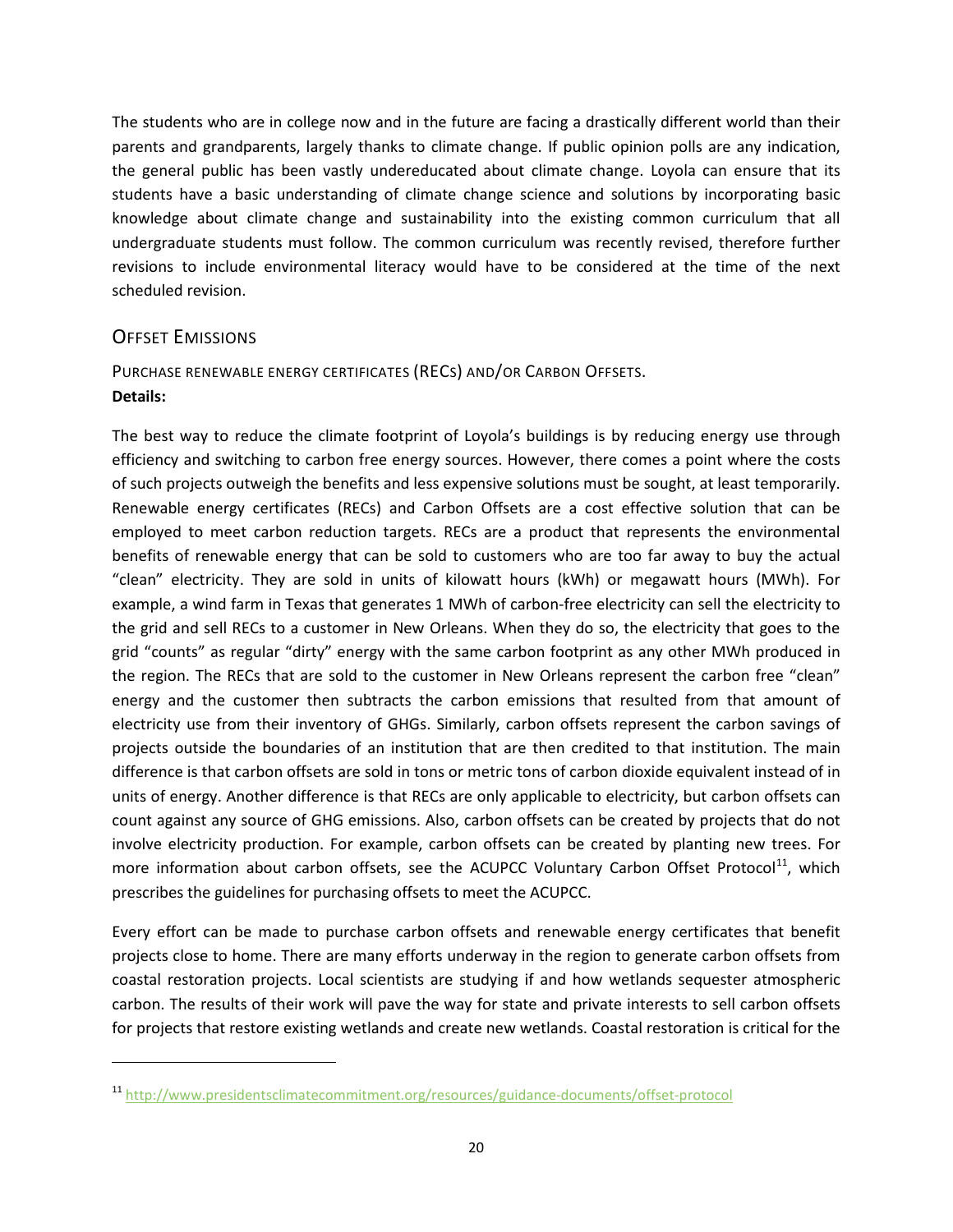survival of Southeast Louisiana, so the purchase of offsets from those projects will be especially beneficial to Loyola's sustainability goals.

## **GHG Reduction:**

To be determined

## <span id="page-20-0"></span>**CONCLUSION**

The actions laid out in this plan are only a start for Loyola to reduce its direct and indirect emissions of greenhouse gases. Further study is needed, starting with the improvement of Loyola's inventory of Scope 3 emissions. Loyola can undertake as many of these projects as possible in the near term while studying projects that could have a larger impact for future editions of the climate action plan. The most important step that Loyola can take immediately to reduce its facilities related emissions is to institutionalize sustainability by creating the staff position in the Office of Facilities Systems. The chosen candidate can then guide the process of implementing these and other projects. The goal is to first make Loyola's facilities as energy efficient as possible then begin to meet the remaining energy needs through the least carbon intensive methods that are fiscally feasible. The most important step that Loyola can take immediately to reduce its non-facilities related emissions is to begin the process of engaging the entire campus community and helping them to understand how they contribute to Loyola's climate footprint through their actions. Once they understand, they will be more engaged in reducing their impact. With these strategies, Loyola can become a climate neutral campus over the coming decades.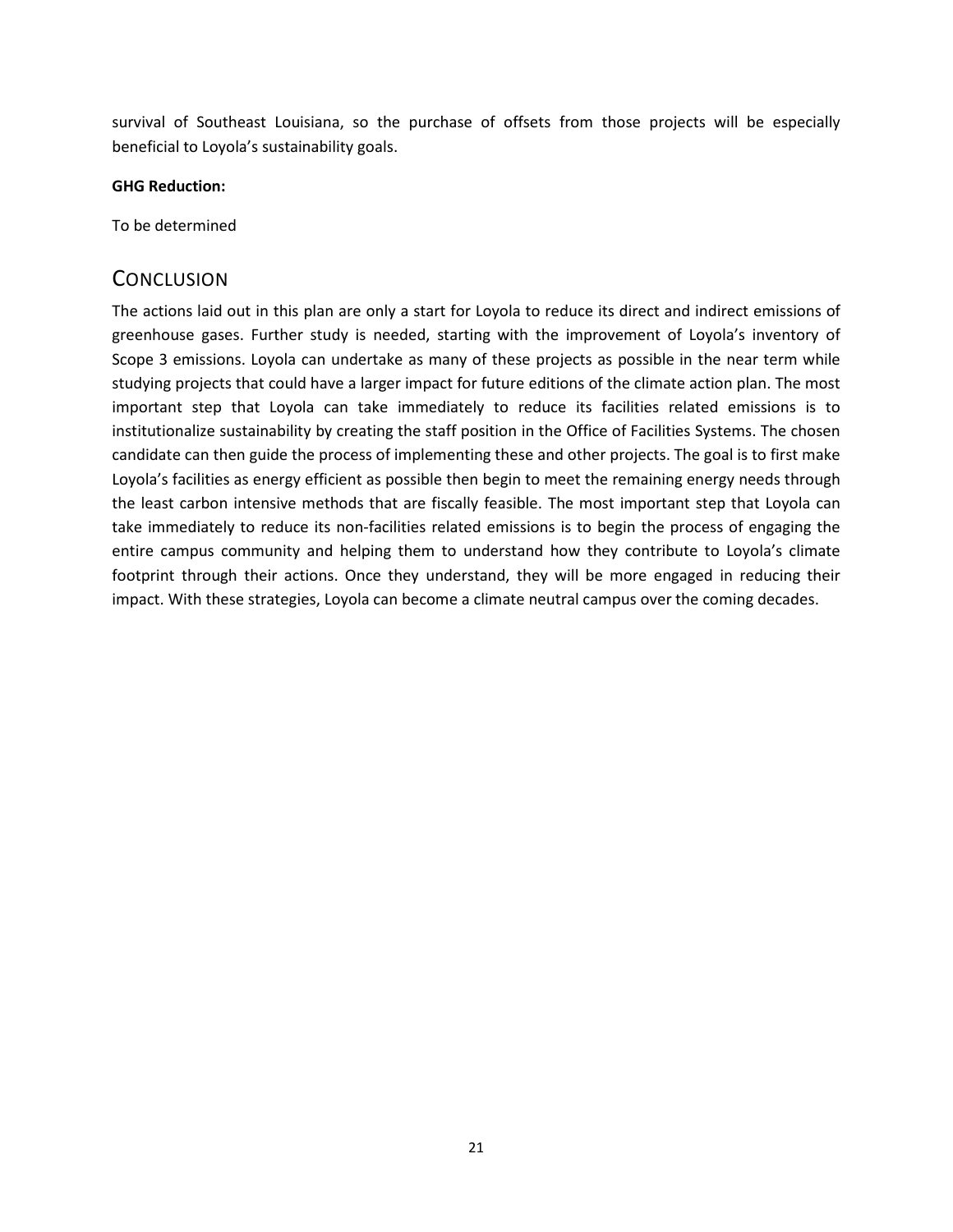# <span id="page-21-0"></span>APPENDIX A: SAMPLE ENERGY STAR PURCHASING POLICY

Note: The structure and elements of the policy below are based on the guidance provided by the LEED for Existing Buildings: Operations and Maintenance rating system.

## PURPOSE

This policy establishes guidelines for the purchase of electronic items for the express purpose of reducing the climate impact of Loyola University's facilities.

## **SCOPE**

This policy applies to the purchase of electronics and appliances for which there is an ENERGY STAR qualification available. Examples include computers, peripherals, light bulbs, commercial kitchen equipment, and clothes washers. A complete listing of qualifying products is available at [www.energystar.gov.](http://www.energystar.gov/)

## PERFORMANCE METRIC

Performance will be evaluated by the purchasing department, which will perform an annual audit of purchasing records. They will choose [#] departments each year and evaluate their records for compliance with the policy. They will look at receipts, reimbursement requests, and any other necessary records to ensure that the models of electronics and appliances purchased are ENERGY STAR qualified.

## **GOALS**

The goal of this policy is to reach a level of 95% ENERGY STAR among all potentially qualifying purchases.

## PROCEDURES AND STRATEGIES

The purchasing department will assist departments in identifying ENERGY STAR qualified electronics and appliances. They will also develop and regularly update a list of cost effective ENERGY STAR qualified products and vendors that sell them at the best prices. This will allow departments to quickly and easily make choices when they are ready to purchase. Loyola may be able to negotiate preferred pricing for a limited list of products, which would further encourage departments to choose those models.

If a department or division has researched a product and found that none of the ENERGY STAR qualified models will meet their needs, they must document their research and their justification for purchasing the non ES qualified product. Similarly, if there are budget constraints that prohibit the purchase of ES qualified products, they must be documented. Documentation should include price and specification quotes from the vendor and/or manufacturer.

## RESPONSIBLE PARTY

The purchasing department will be responsible for conducting annual audits of purchasing records and for developing lists of preferred models in each applicable category of electronics and appliances commonly purchased on campus. Individual departments and divisions will be responsible for the actual